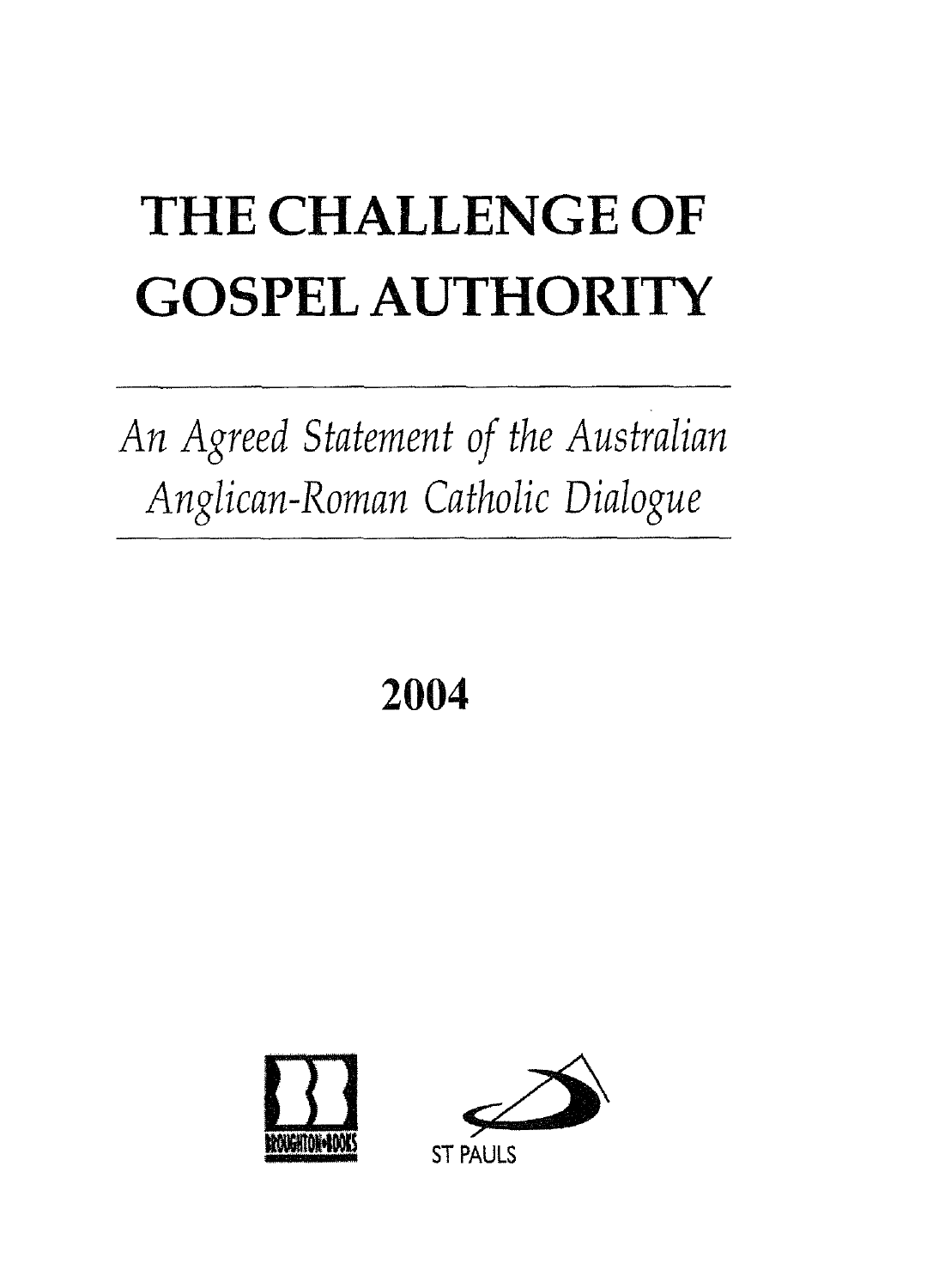The Challenge of Gospel Authority An Agreed Statement of the Australian Anglican-Roman Catholic Dialogue 2004

Copyright © 2004, Australian Anglican-Roman Catholic Dialogue

Australian Edition First published, 2004

National Library of Australia Card Number and ISBN 1 876295 88 0

All rights reserved. No part of this book may be reproduced or transmitted in any form or by any means, electronic or mechanical, including photocoping, recording or by an information and storage system without permission in writing from the Publishers.

Published by

ST PAULS PUBLICATIONS 60-70 Broughton Road - PO Box 906 Strathfield NSW 2135 http://www.stpauls.com.au

and

BROUGHTON PUBLISHING PTY LTD 32 Glenvale Crescent Mulgrave Vic 3170 infoge-pray.org.au

Cover illustration by John Fick

Printed by Ligare Pty Ltd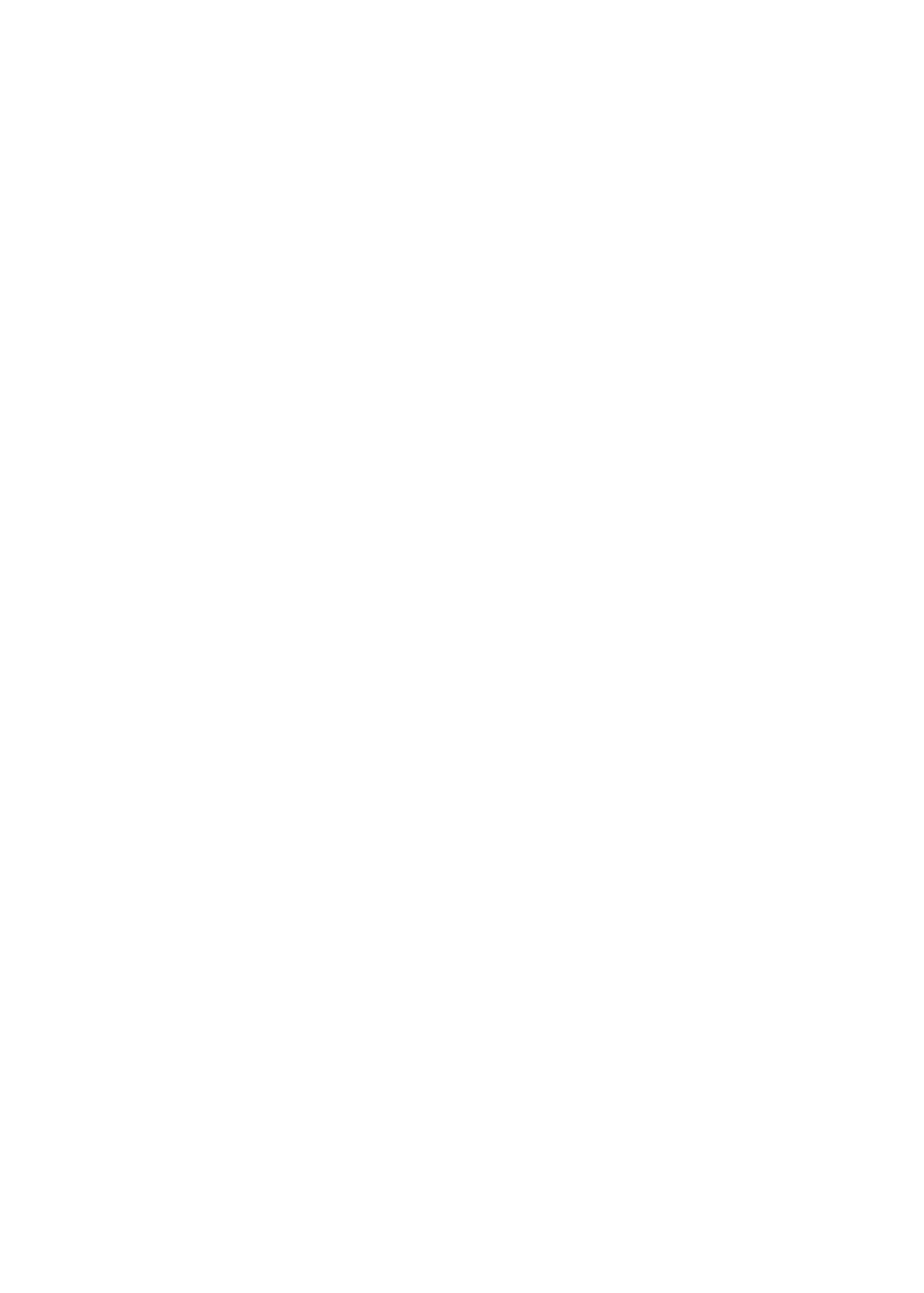## THE CHALLENGE OF GOSPEL AUTHORITY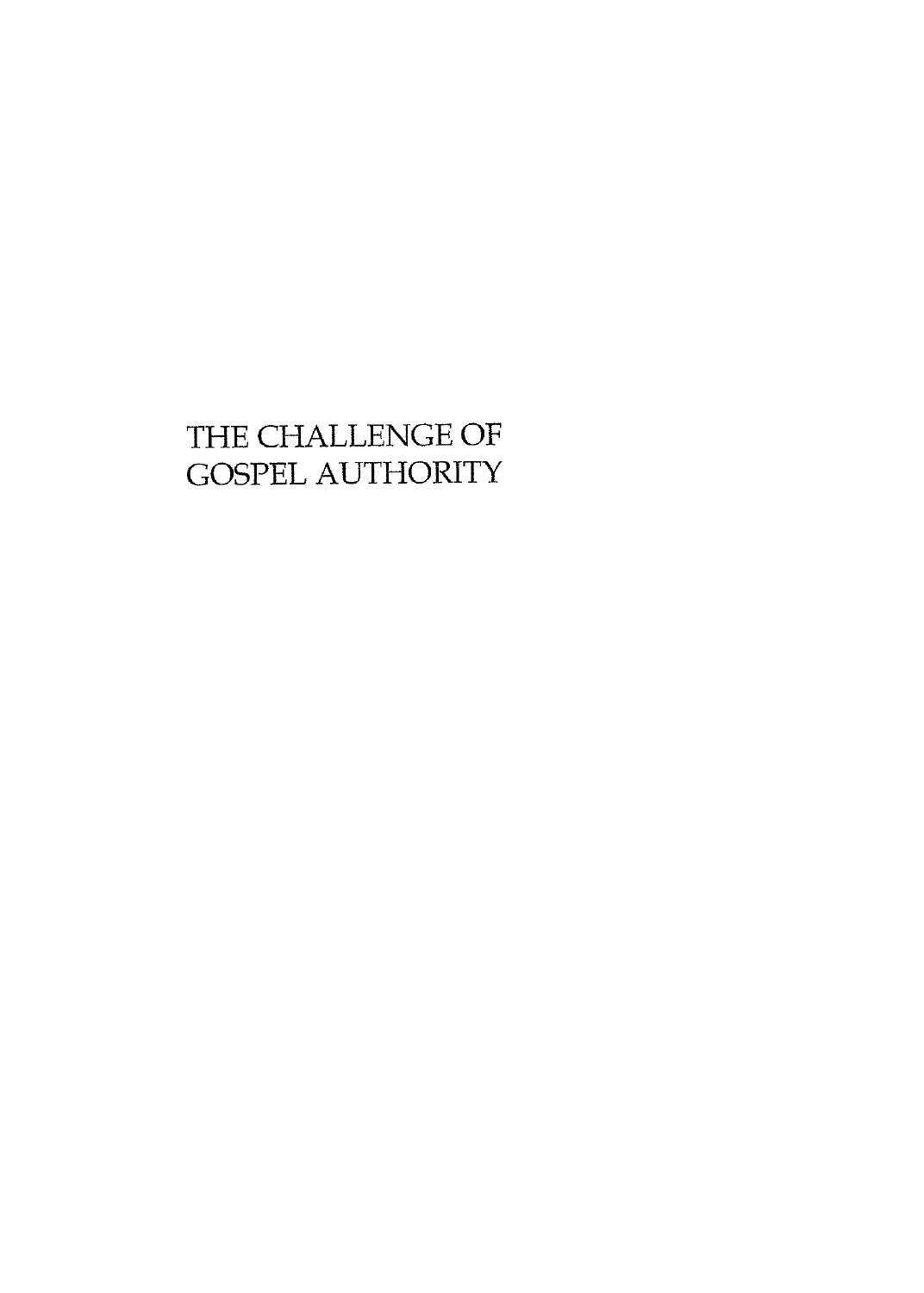# **Contents**

| Contents                          |    |
|-----------------------------------|----|
|                                   |    |
| Preface                           | 7  |
| Introduction                      | 9  |
| 1 - Gospel Authority              | 15 |
| 2 - From Jesus to the Church      | 21 |
| 3 - The Authority of the Spirit   | 27 |
| 4 - The Authority of Disciples    | 33 |
| 5 - The Authority of the Ordained | 37 |
| 6 - Moving Forward Together       | 43 |
|                                   |    |
|                                   |    |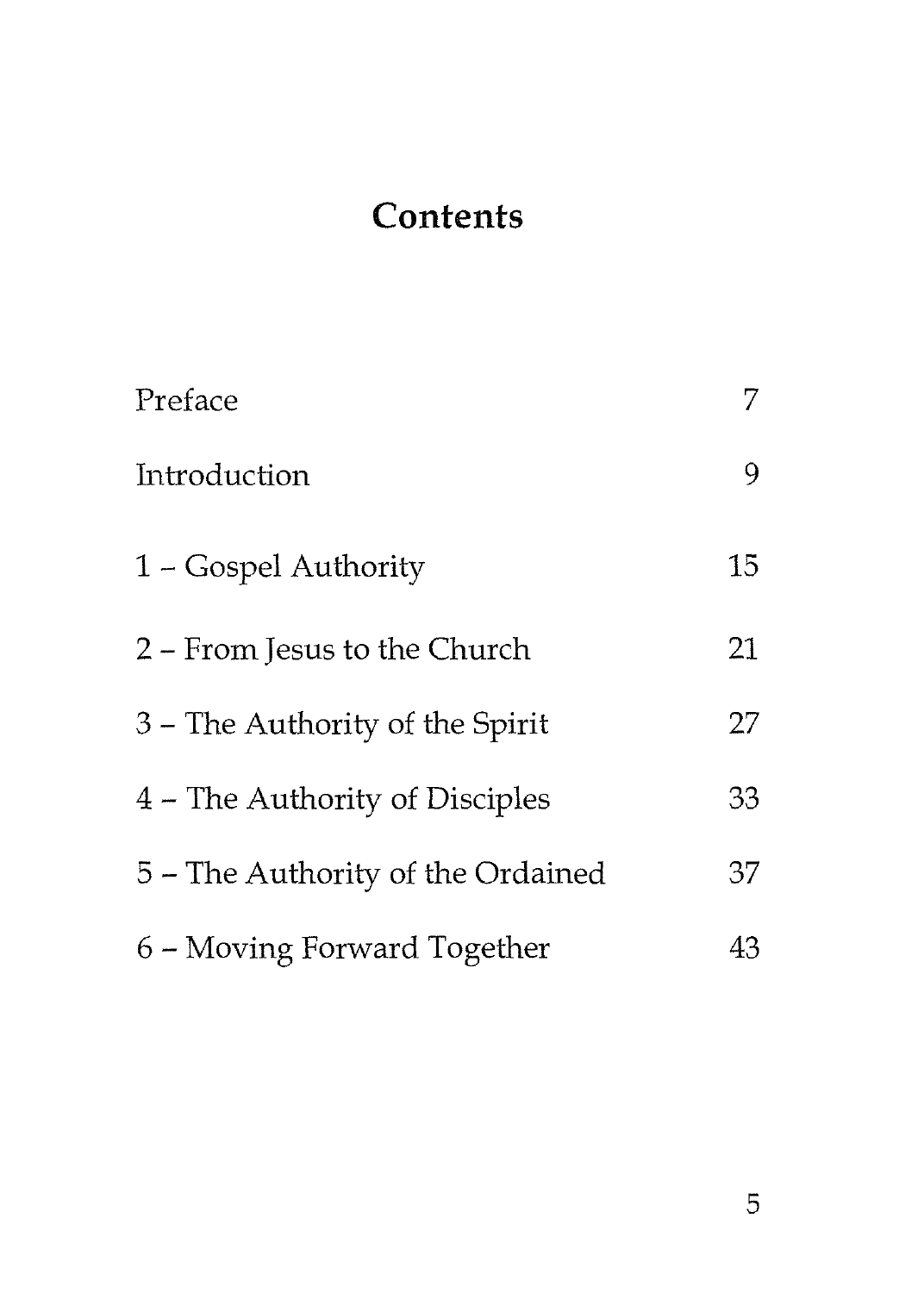$\sim 10^{-10}$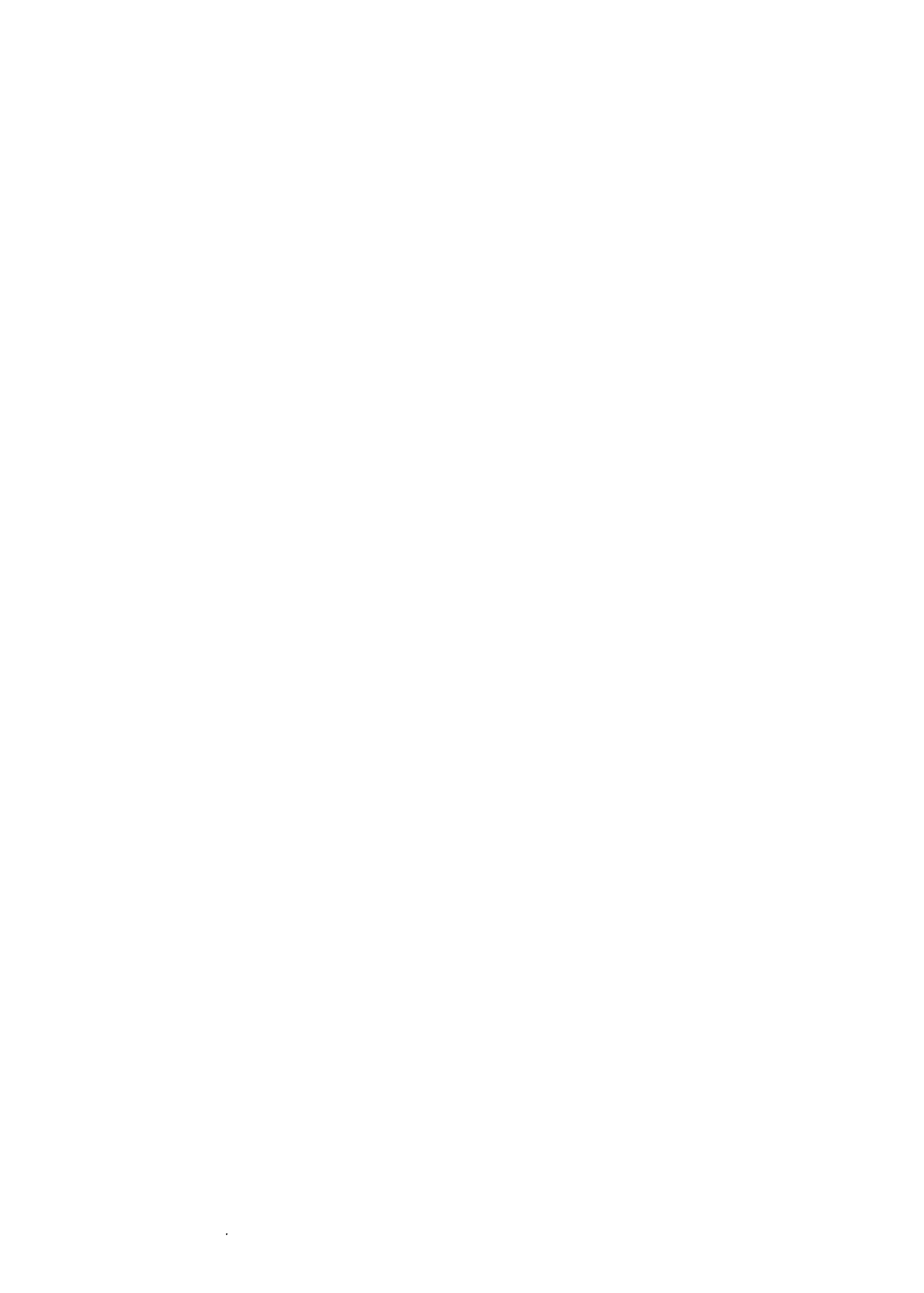# **Preface**

At a time when the Anglican and Roman Catholic communions are being challenged in their relationship, it is good to highlight what we have in common. Today, perhaps more than at any other previous time, we realise the great extent of our shared Christian heritage. This realisation is a product of the effort to work through the issues that might once have been seen as separating us, rather than bringing us closer to each other.

This document endeavours to highlight some shared insights into authority, which may well lead both our communities to a greater mutual understanding and appreciation. The document is a joint undertaking by members of the two Churches.

In a humble way, this document focuses the thirty years of international dialogue that has been conducted through the Anglican-Roman Catholic International Commission (ARCIC). This document seeks to make more available to members of both Churches the insights of that Commission's statement on 'The Gift of Authority'. The authors of this document, the members of the Australian Anglican-Roman Catholic dialogue (AUSTARC), believe that a truly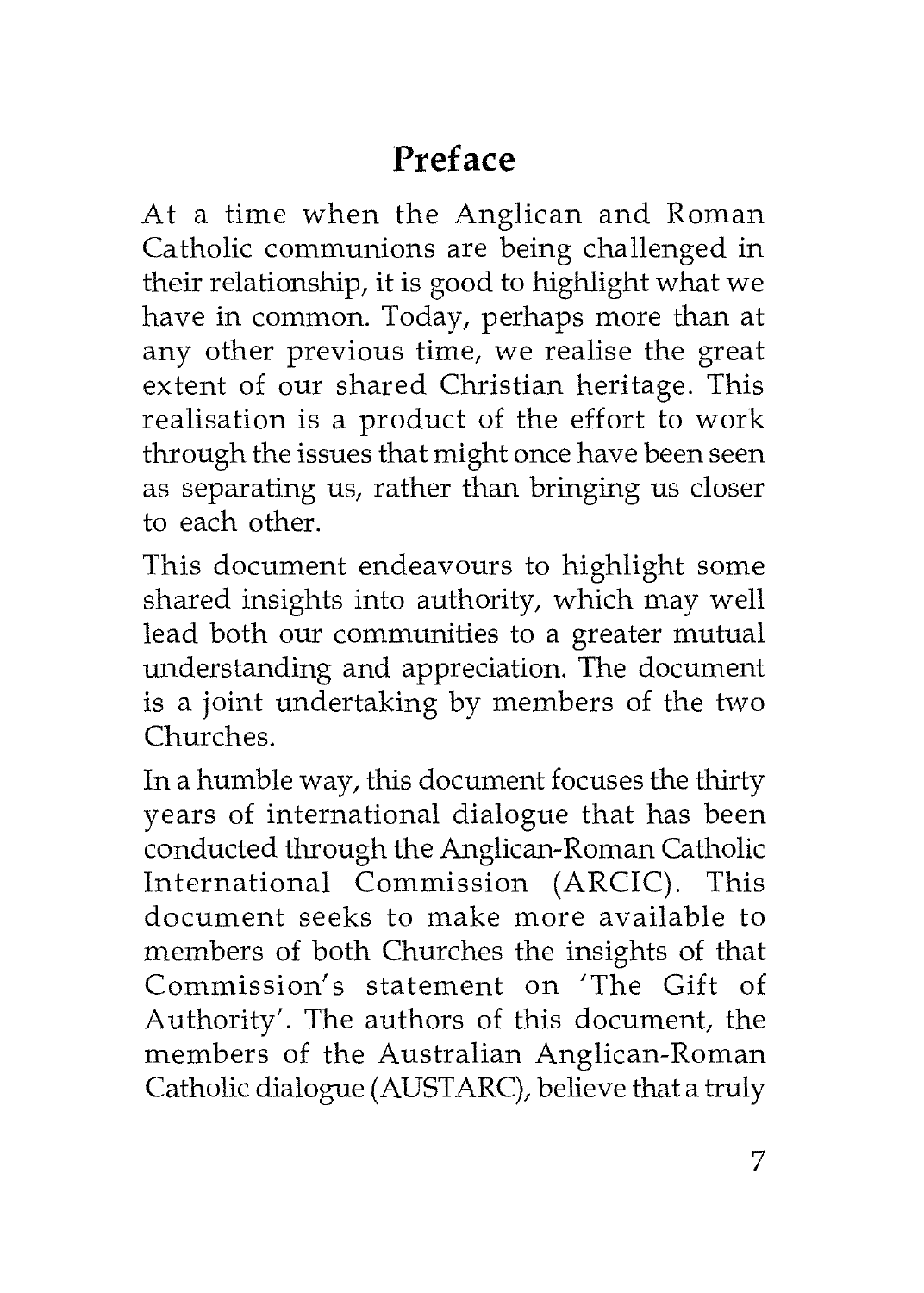Christian exercise of authority will not only bring our communities closer together, but will bear witness to a model that would also be helpful to our contemporary Australian society.

So often, our communities, due to their human frailty, do not adequately let the divine mystery they embody, shine through. Nowhere is the Gospel humility more likely to be undermined by human pride than in the exercise of authority. And yet there is no other situation where Gospel humility can be so profoundly proclaimed as in the exercise of leadership. Jesus himself bears witness to this. This alone should be sufficient to stimulate us to reflect on and improve in our communities our exercise of authority.

This paper explores how our two Churches experience authority. It does this by reflecting on the sources of authority and the ways those sources might shape the exercise of authority. In so doing, it reveals differing approaches in the two communions, but also uncovers areas of common ground.

We hope that those who read this paper will be led to greater understanding, and a more profound exercise of the Christian attitude to authority that Anglicans and Roman Catholics share.

*+David Walker +Graeme Rutherford Co-chairs of AUSTARC April 2004*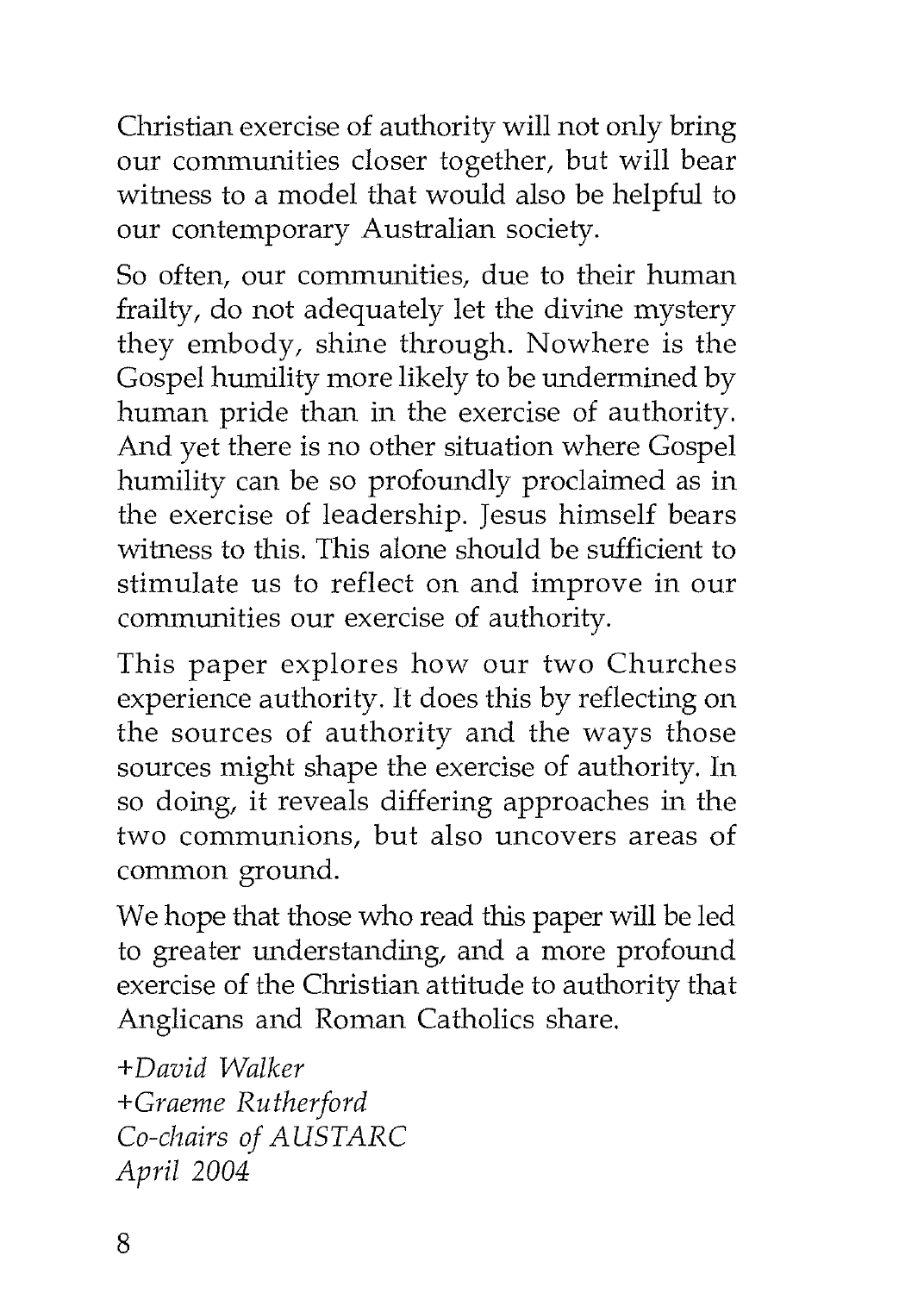# **Introduction**

Today's Australia presents a challenging environment for a discussion of authority. Although Australians value authentic leadership, and the exercise of authority that accompanies it, they tend to have little sympathy for authoritarian attitudes. The fabled Australian commitment to the 'fair go' challenges all of us not only to make space for the expression of a wide variety of opinions, but also to be wary of efforts to restrict rights and freedoms.

Australians accept authority if it is clear that its purpose is to promote the common good. Still, there can be long and intense debates about how far such authority should reach and the powers it should have. Even recent concerns about terrorism, which have shaken our traditions of openness and trust, have yet to alter fundamentally our conviction that authority must always be accountable and transparent.

While Australian Christians bring to the Church the national reservations about authority, they bring also an expectation that the exercise of authority in the Church will express the spirit of the Gospel. Authority in the Church, therefore, is subject to a demanding standard.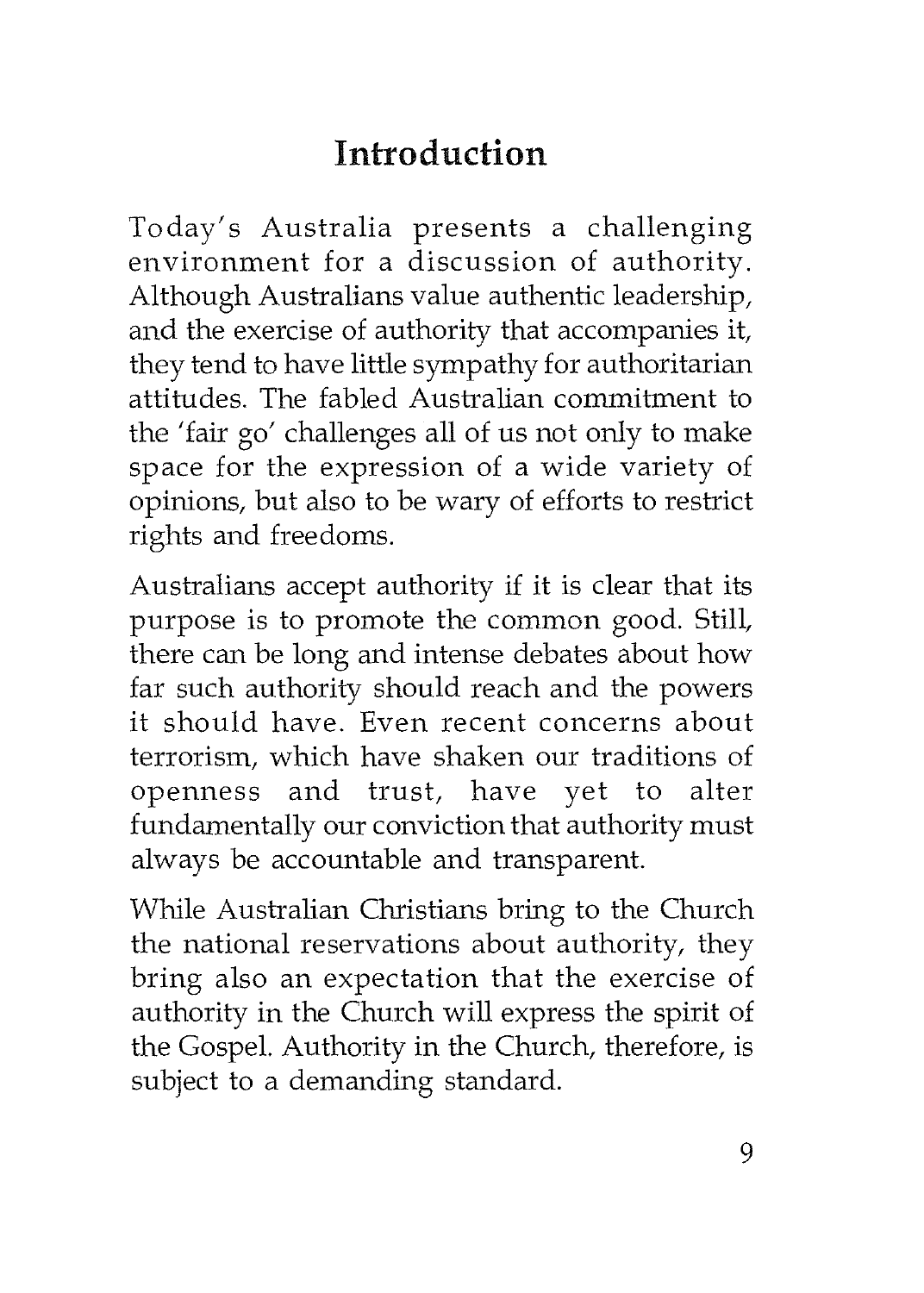The exercise of authority in the Church, however, can fall tragically short of that standard. Thus, the misuse of power and the violation of trust evident in sexual abuse have caused distress and anger in the Church, but so too has the manner in which some authorities in the Church have responded to that misconduct. Where that response lacks compassion, openness, and acceptance of accountability, it damages the trust that members of the Church have in their ordained leaders.

It is, however, not only the exercise of authority in particular circumstances that causes authority within the Church to be problematic. Different theologies of authority can come between the members of any one Church, while also making it more difficult to achieve the reconciliation of the separated Churches.

Thus, within both the Anglican and Roman Catholic communions members remain either unclear or at odds with one another about key aspects of authority: How might the exercise of authority express the spirit of Jesus? Is Scripture the supreme authority in the Church? What authority do we give to creeds and other forms of the Church's teaching? Are bishops and priests the only members of the Church who exercise authority? How might authority and freedom exist together in the Church?

In addition, a cluster of authority-related concerns has long contributed to unease in the particular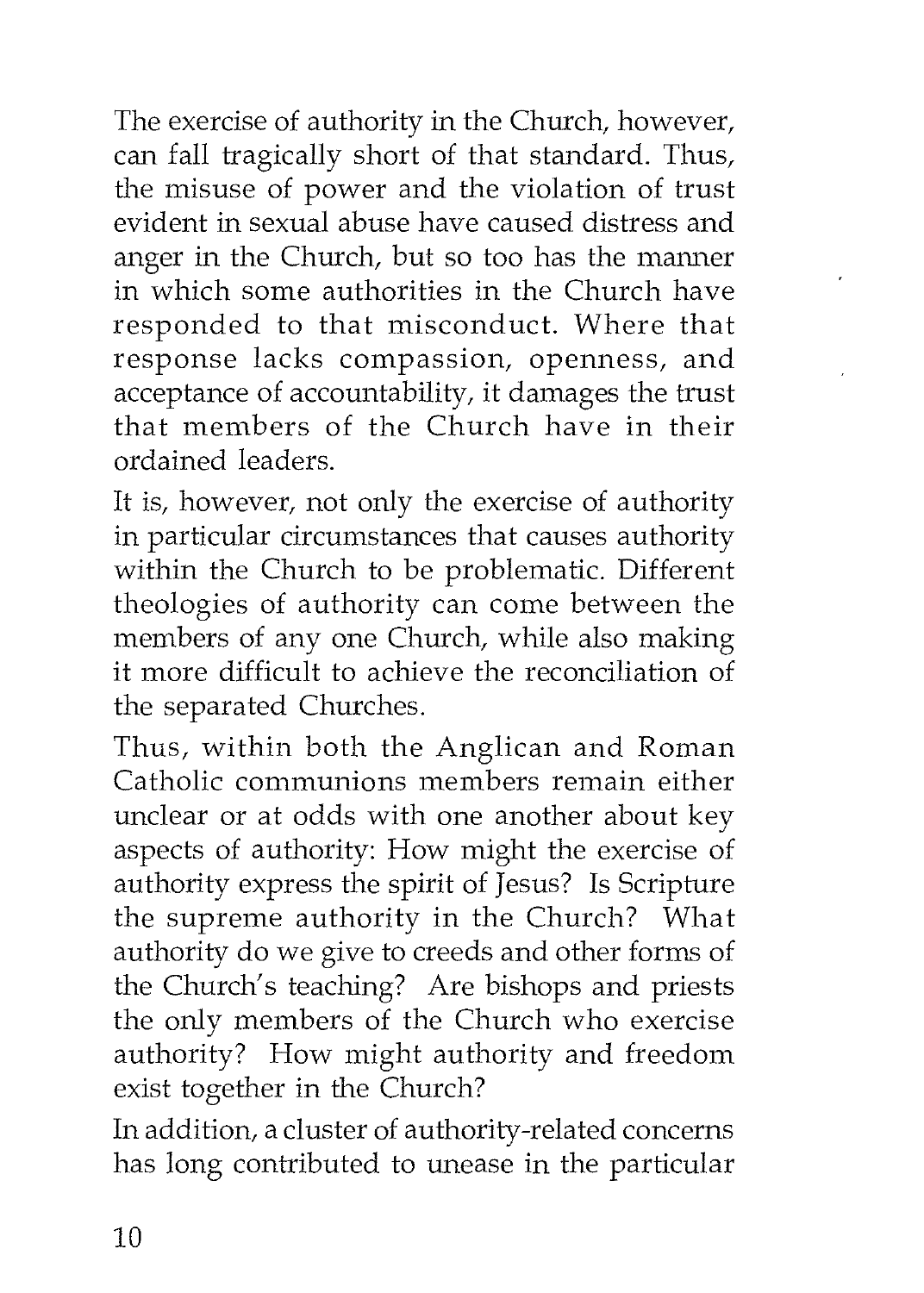relationship between Anglicans and Roman Catholics. Indeed, the folk wisdom of each communion carries powerful caricatures about the dynamics of authority in the other communion.

Thus, Anglicans can have the impression that authority in the Roman Catholic Church is irredeemably centralist and monolithic. Roman Catholics, on the other hand, can believe that the Anglican Church either lacks a clear authority or has rendered its organs of authority totally ineffective by dispersing and decentralising them. Inevitably, such perceptions give rise to anxiety at the prospect of a closer relationship between the two communions.

There is, then, a need in the two communions for both a clearer understanding of authority and a more transparent practice of it. Those developments might promote greater unity within each Church and facilitate a closer relationship between Anglicans and Roman Catholics. While the task is substantial, there is also reason to be hopeful. To appreciate the grounds for hope, we need only to recall the progress already made.

For much of the nineteenth and twentieth centuries, sectarian controversies scarred Australian society and the witness of the Churches. Until recent times, therefore, Anglicans and Roman Catholics have not worked together to clarify and articulate a common theology,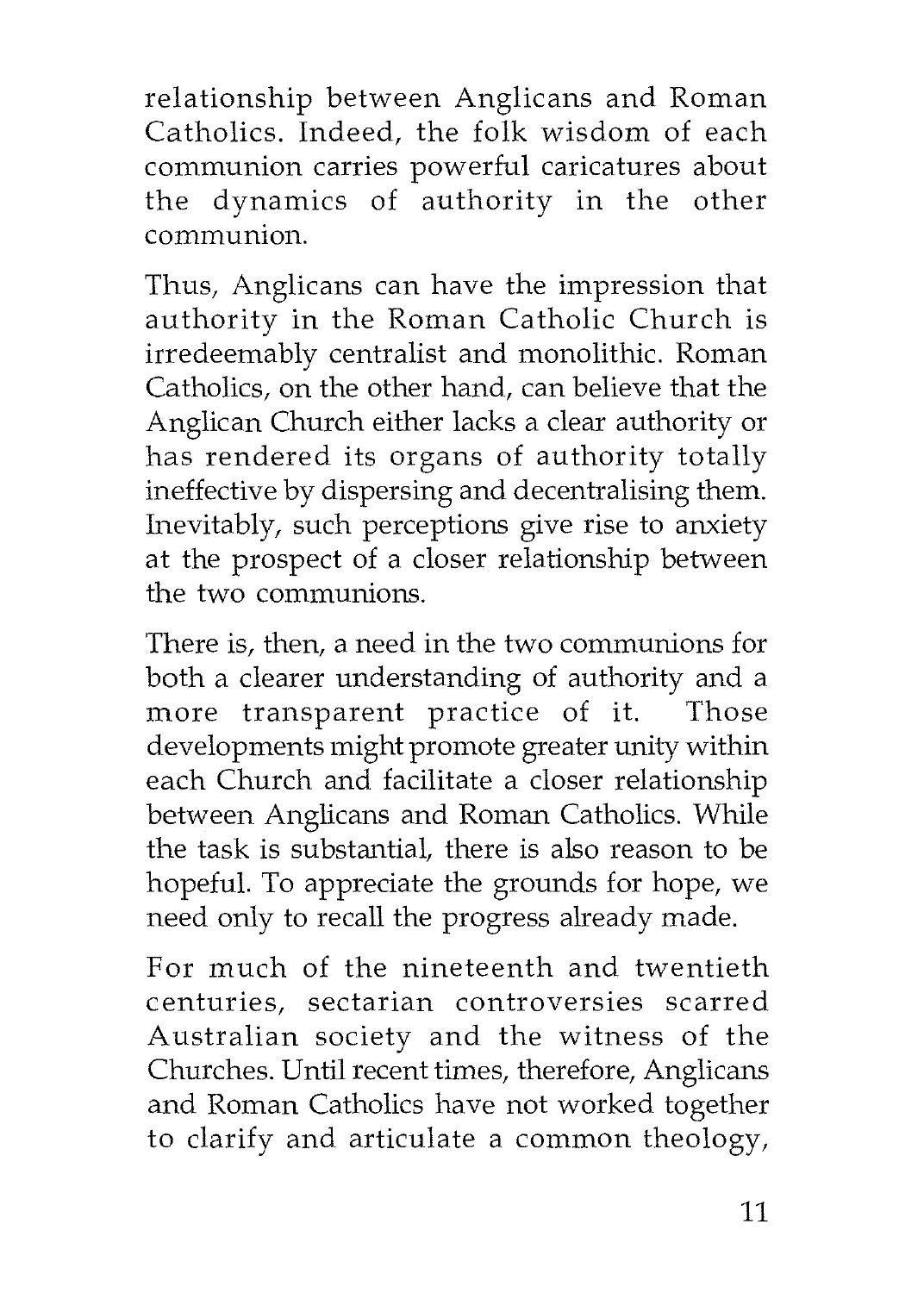either of the Church in general or of authority in particular. Although each Church has a long tradition of its own concerning authority, the tensions between the two communities ensured that the members of one Church had limited exposure to, or appreciation of, the wisdom that flowed from the other.

The fact that this paper is a joint undertaking by members of the two Churches indicates that the circumstances described above have changed. Today, Anglicans and Roman Catholics recognise each other as Christians called to a common discipleship. They have also developed a more collaborative spirit in social action, and, most importantly, a deeper appreciation of the need to pray with, and for, each other. In addition, more than thirty years of international dialogue - the Anglican-Roman Catholic International Commission (ARCIC) - has not only prompted closer relations between the two Churches here in Australia, despite difficulties old and new, it has also encouraged progress towards full communion.

Reconciliation between Anglicans and Roman Catholics, which is an imperative of their common faith in the Holy Spirit, is especially important today when the two Churches face common challenges. These challenges arise both within the wider society, where the influence of Christian faith has declined significantly in recent decades,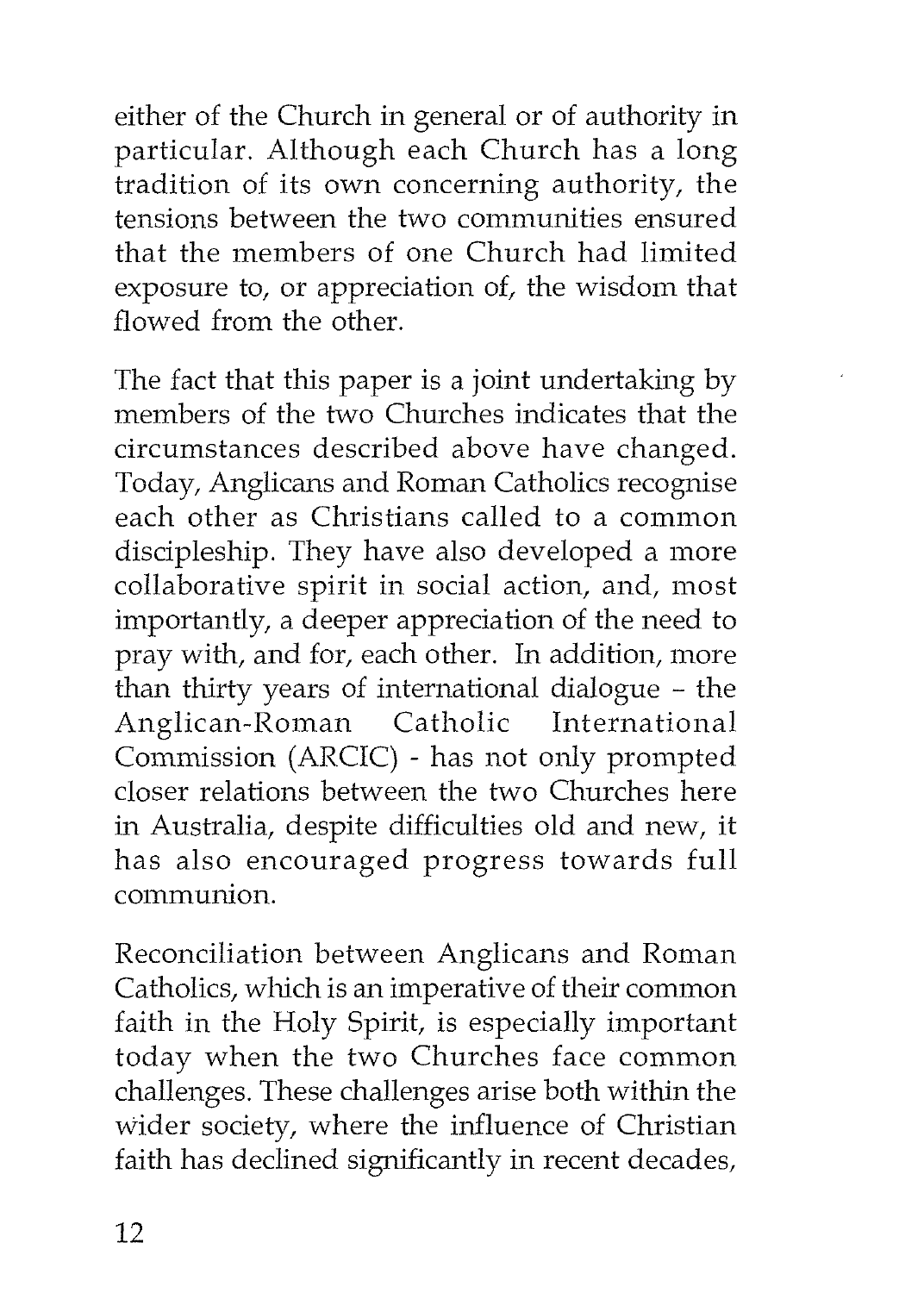and in the Church itself. The fact that the worshipping community in many parishes in Australia, both Anglican and Roman Catholic, is now older and smaller in number than it was a generation ago, is a powerful indicator of the challenges facing the Churches. While Christians lament the present situation of the Church, the Church's marginality can have positive implications if it leads Christians to a deeper authenticity in their own response to the Gospel.

The fact that many of their fellow citizens perceive Christian faith as beyond its 'use-by date' motivates Australian Anglicans and Roman Catholics to reject the illusory comforts of their divided and diminished state. In an age when cynicism about religion is prevalent, divisions between Christians do not help to convince people that God is the ultimate source of life and hope. In response to this realisation, the Churches have engaged in greater efforts at reconciliation within and between themselves. It is likely that the Gospel will have a more positive impact if the Churches not only proclaim it in a common voice, but also act together in offering a vision for contemporary Australia.

The authors of this paper, the members of the Australian Anglican-Roman Catholic dialogue (AUSTARC), believe that our two Churches might offer such a vision by prophetically modelling a constructive practice of authority. The exercise of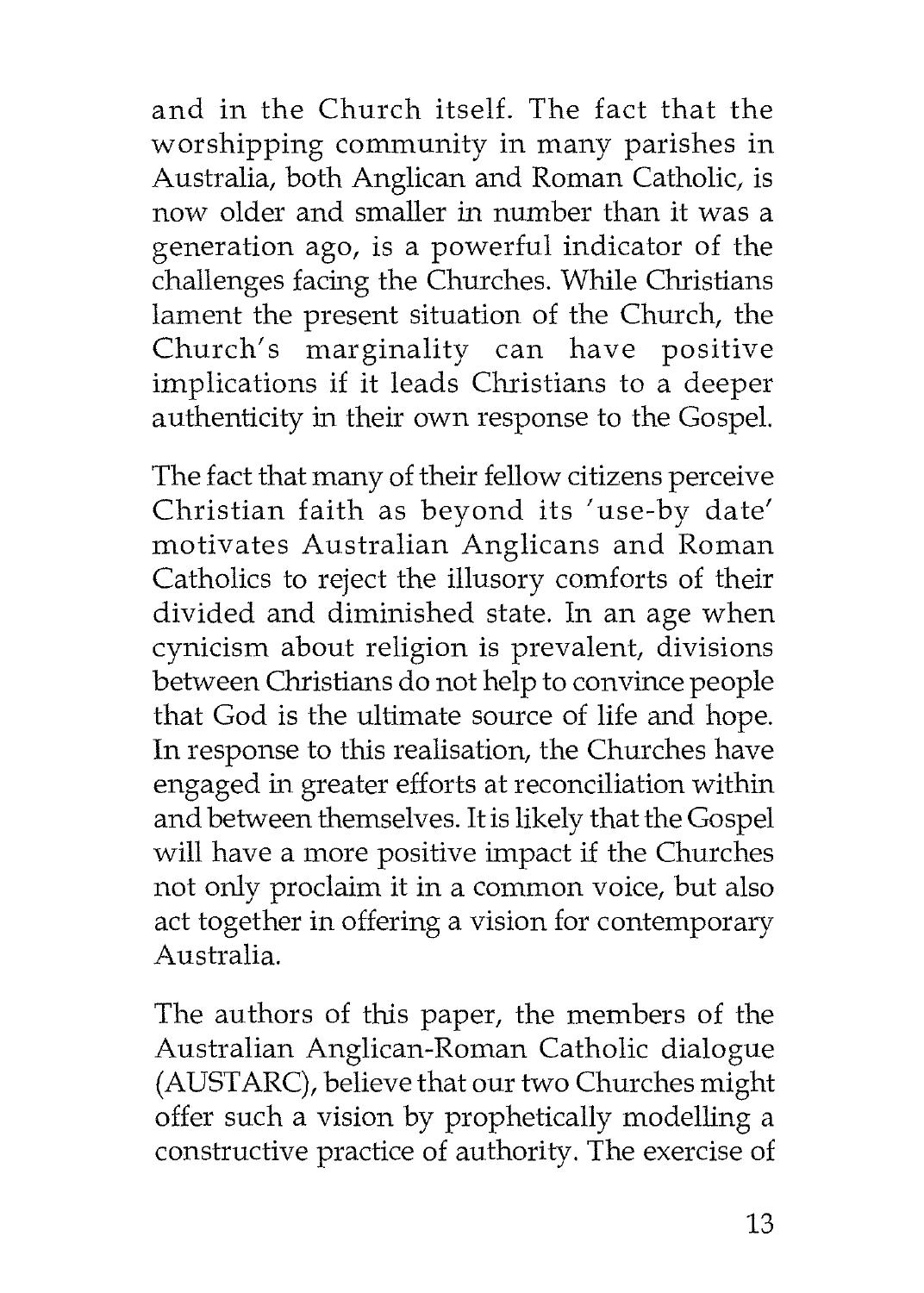wise, courageous, and compassionate authority in a more united Church, whose members embody fidelity to the Gospel, could be a gift to a divided and contentious society. Such action would also realise the Church's mission: to be a symbol of God's liberating love present in human history.

This document will explore possibilities for a liberating theology of authority and for its positive exercise in the Church today. Those possibilities, which build on a shared understanding of the sources, nature, and purpose of authority in the Church, offer our two communions an opportunity to respond to the challenges presented by their situation in Australian society today. As an 'Agreed Statement', this document, which draws on the work of ARCIC, particularly *The Gift of Authority* (1999), is more than a survey of the different ways in which the two communions perceive and practise authority. In fact, it aims to develop a common understanding of ecclesial authority in the Australian context.

If our document can convey something of the Gospel's approach to authority, it might help to promote a deeper willingness to heal divisions within and between the Churches. It might also lead the members of both Churches to move together beyond internal concerns back into the service of the Gospel in contemporary Australian society.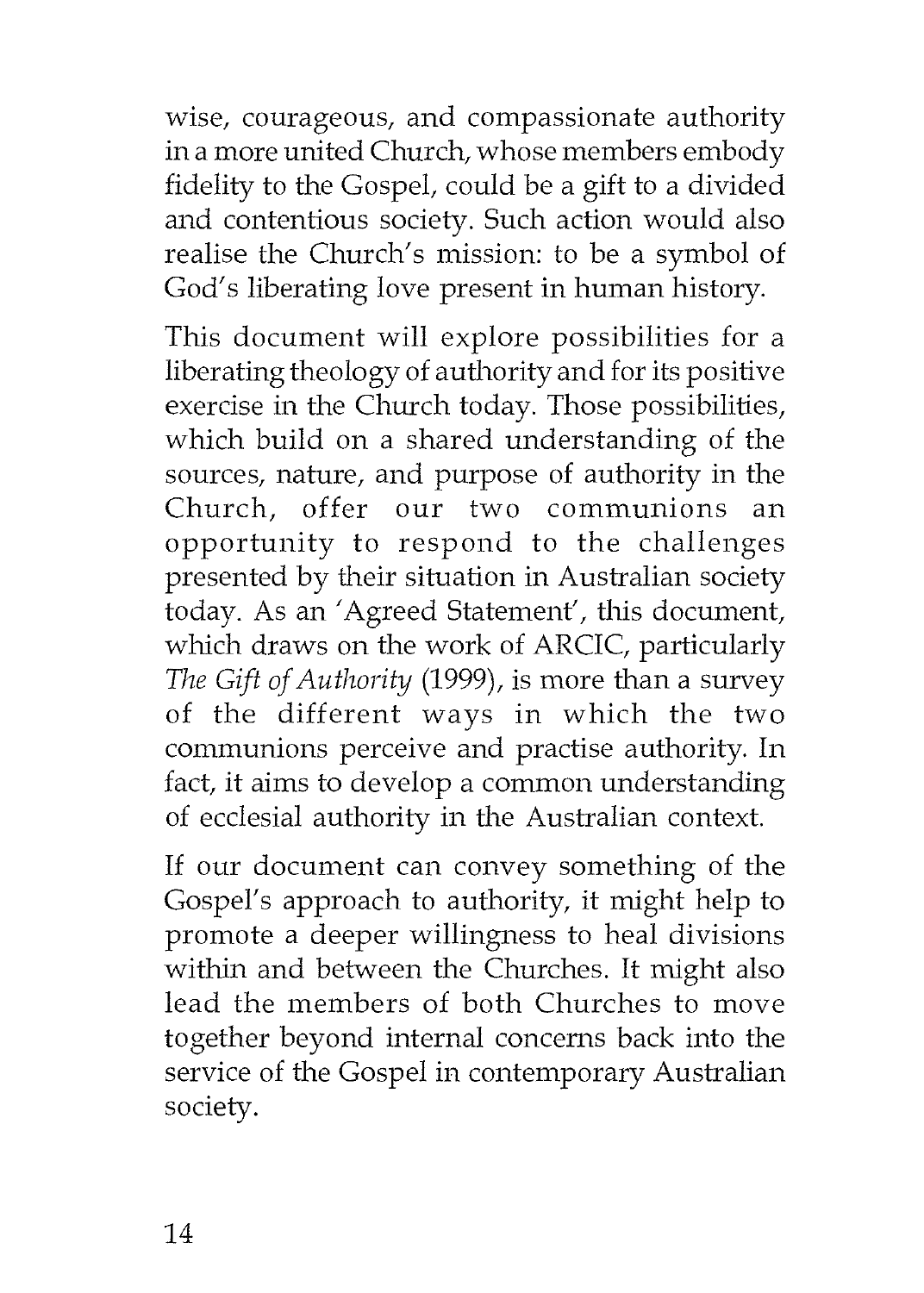## Gospel Authority

The word 'authority', like the word 'author', comes from the Latin *auctoritas.* This Latin word suggests causing or enabling something to grow. Within a community, then, authentic authority fosters the growth of individuals and of the community as a whole.

For the Christian, authority in the full sense belongs to God. It is God who is the source of all fruitfulness and growth (1 Cor 3:6-7). It is God who fosters life. In both creation and salvation, everything springs from the Source of All, through Jesus Christ in the life-giving Holy Spirit. The Christian view of authority has its foundation in the life-giving and life-fostering 'authoring' of the triune God.

Two important New Testament words are related to the concept of authority: *dynamis* and *exousia.* 

The word *dynamis* is widely used in the New Testament; it is usually translated as 'power'. In the Acts of the Apostles, Peter tells us that 'God anointed Jesus of Nazareth with the Holy Spirit and with power'. He describes how Jesus, empowered by the Spirit, 'went about doing good and healing all who were oppressed by the devil, for God was with him' (Acts 10:38). The message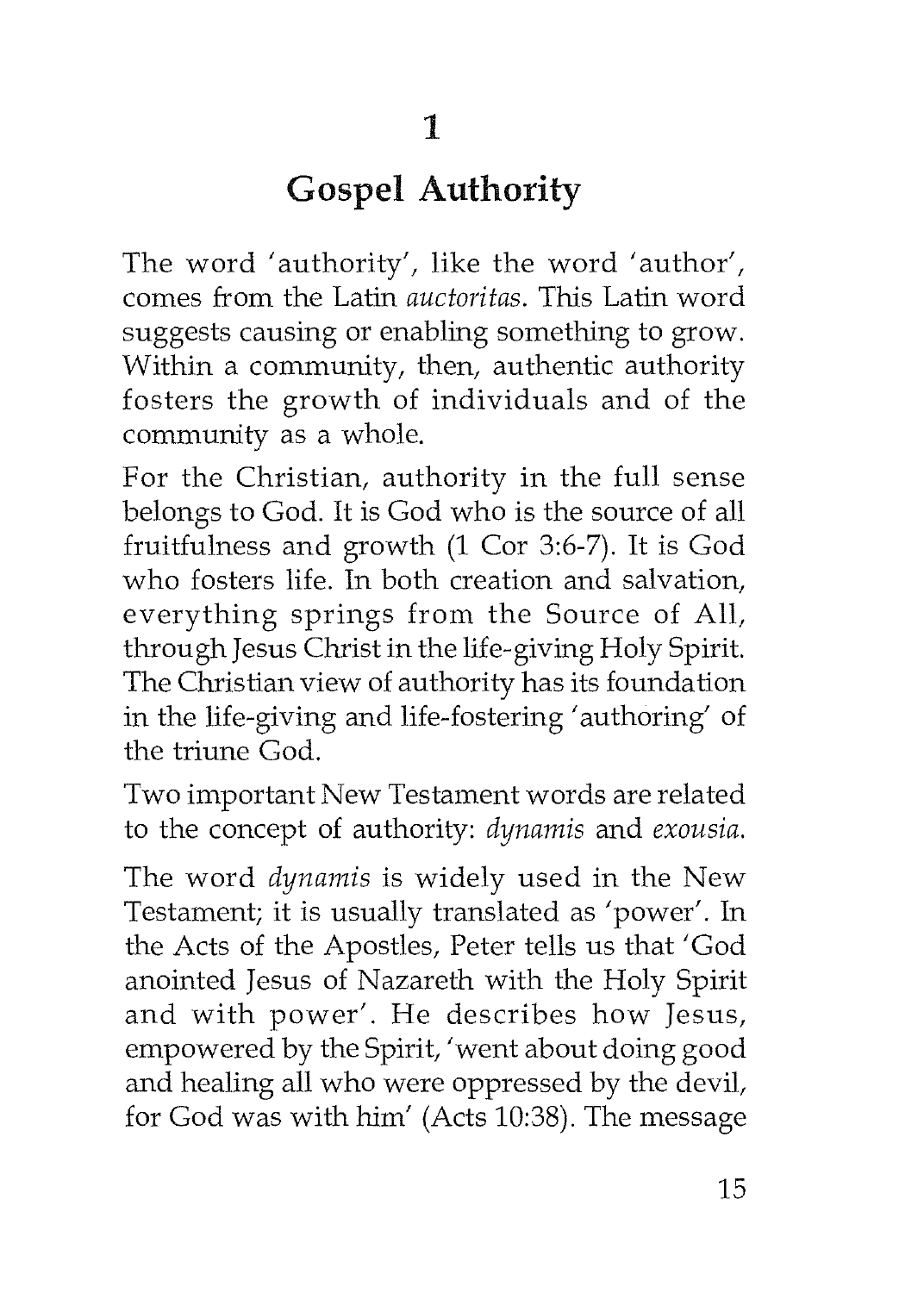of salvation in the New Testament is a message of divine saving power: God has raised Jesus from the dead. Through the life, death, and resurrection of Jesus and the outpouring of the Spirit, God brings new life and liberation to the world.

The word *exousia* is used of Jesus and is usually translated as 'authority'. The Gospels present Jesus as a person of amazing authority *(exousia).* At the beginning of Mark, we read: 'They were astounded at his teaching, because he taught them as one having authority' (Mk 1:22). This astounding authority is evident not only in Jesus' words but also in his deeds. His authority finds expression in acts of compassionate love that bring healing and hope to suffering people (Mk 1:27).

The authority of Jesus is radically different from the dominating authority of tyrants and bullies. It is not the lordly authority so often displayed by the rich and the powerful. Those who exercise dominating authority achieve their purposes through manipulation, coercion, and violence. They crush their opposition, ensuring the promotion of their own causes and the achievement of their own goals. Jesus flatly opposes this kind of authority:

You know that among the Gentiles, those whom they recognise as their rulers lord it over them, and their great ones are tyrants over them. But it is not so among you; but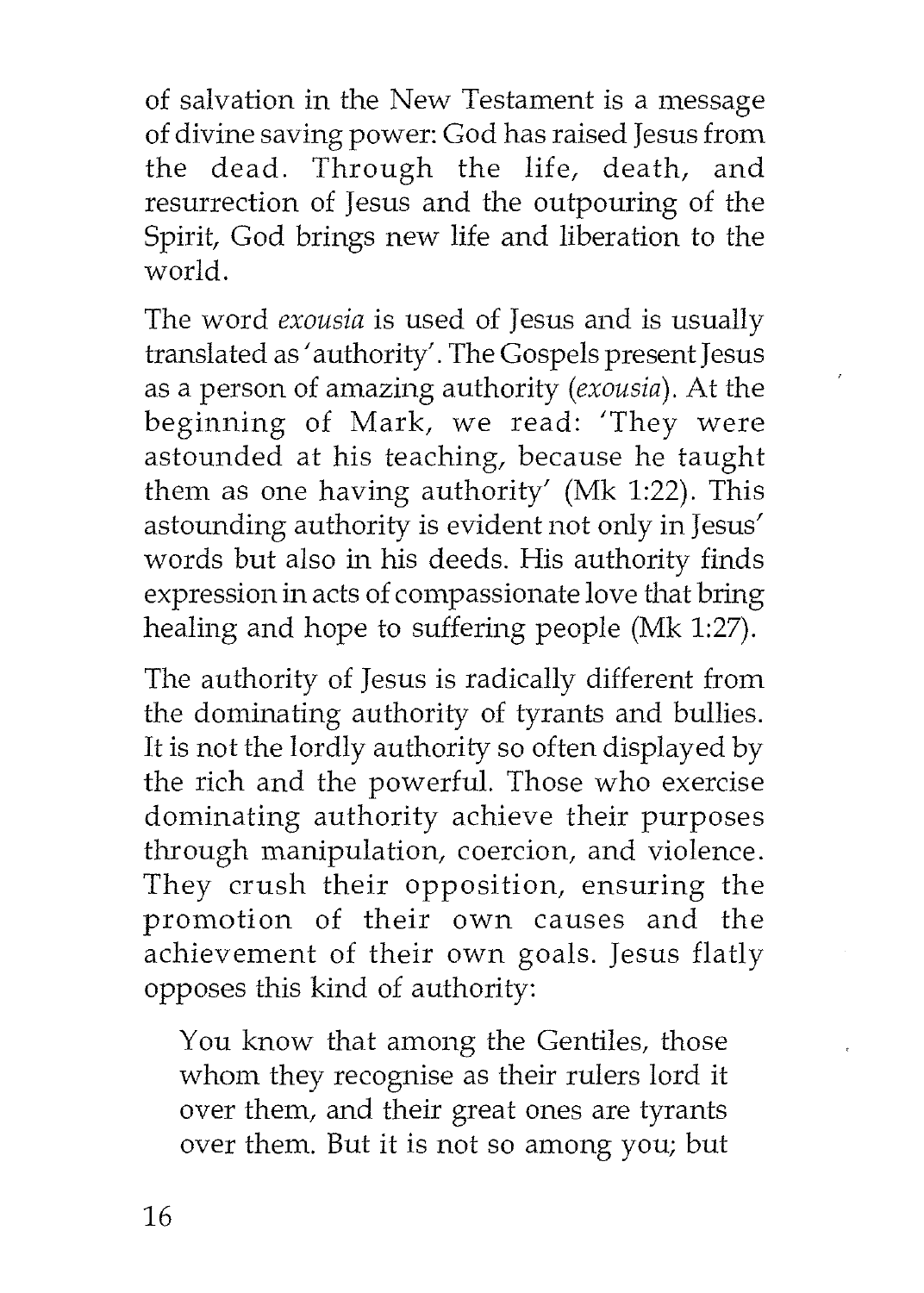whoever wishes to become great among you must be your servant, and whoever wishes to be first among you must be slave of all (Mk 10:42-44).

Jesus forbids the use of dominating power in his community; the overpowering of others is ruled out by his explicit command. Every exercise of authority in the community of disciples is subject to this standard.

Jesus, then, does not reject all authority. On the contrary, he embodies a unique form of authority and encourages it in others. His is an alternative form of authority: a Gospel authority modelled on the position of the slave. Jesus deliberately aligns himself with the powerless of his society, with slaves and children (Mk 9:33-37; Jn 13:3-16). The Gospels seem to be saying that it is only by going to the extreme of modelling oneself on the position of a slave or a child that one who is in authority will be able resist the dangerous seduction of coercive power.

The choice to stand with the lowliest is about respecting all people. The community of disciples is to be a new family, in which authority is exercised in a context of relationships of equality and mutual respect (Mk 1:34-35; 10:29-30; Mt 23:8-12). Something of this approach of Jesus is reflected in Paul's word to those who have been baptised into Christ: 'There is no longer Jew or Greek, slave or free, there is no longer male and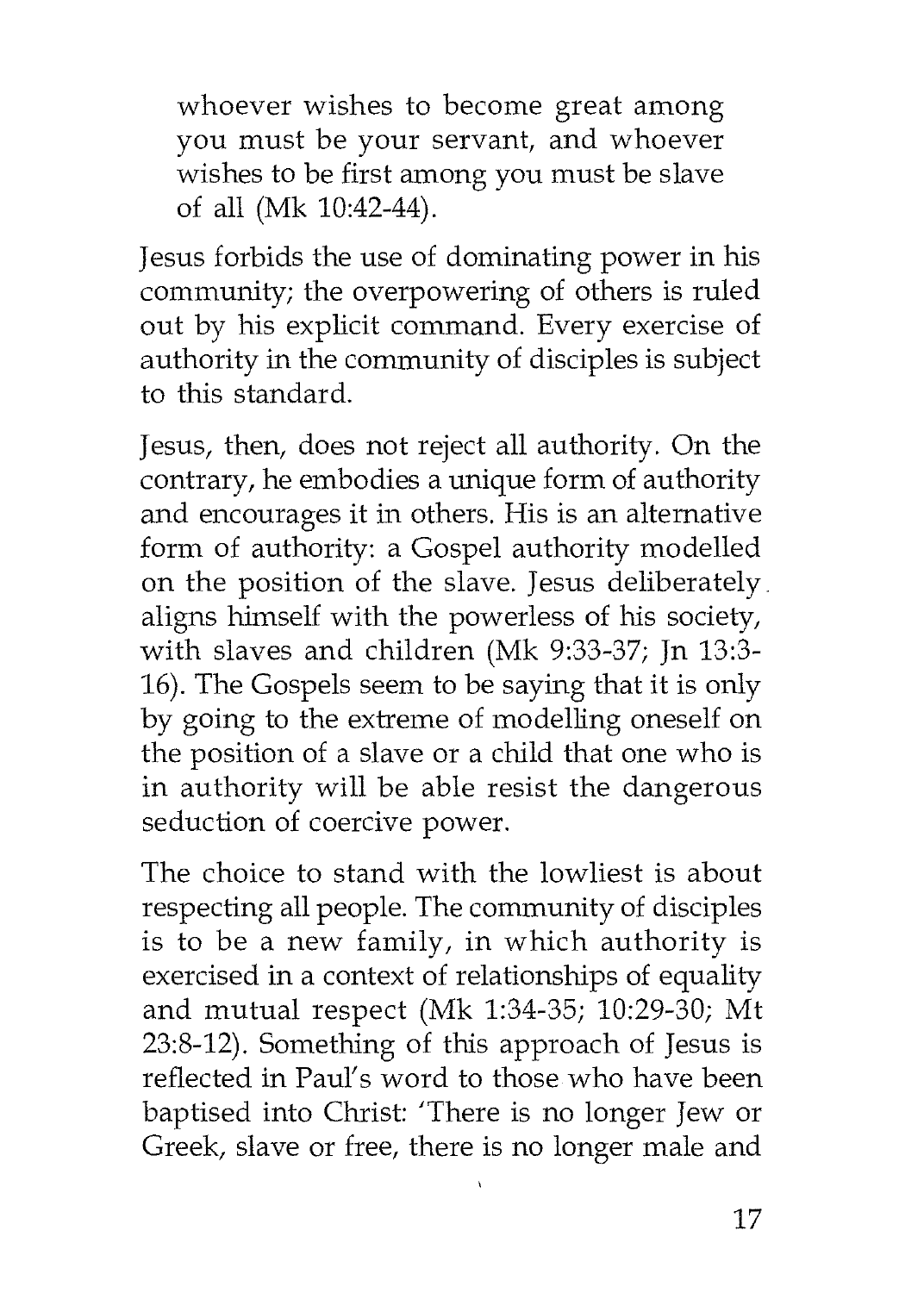female; for all of you are one in Christ Jesus' (Gal 3:28).

In First Corinthians, Paul reflects on the profound truth that God's action to save was accomplished not through human achievement or success, but through the cross. God's powerful work of healing and new creation occurs in and through the apparent failure of Jesus' mission and the absolute vulnerability and shame of his death: 'We proclaim Christ crucified, a stumbling block to Jews and foolishness to Gentiles, but to those who are called, both Jews and Greeks, Christ the power of God and the wisdom of God' (1 Cor 1:23-24).

In Philippians we are told that what is needed in the Christian community is 'the mind of Christ', who did not regard equality with God as something to be exploited but 'emptied himself', taking the form of a slave 'becoming obedient to the point of death on a cross' and it is this selfemptying that leads to Jesus' exaltation and the achievement of the divine purposes (Phil 2:5-11). The cross defines the Christian use of authority. Authentic Christian authority cannot coerce, but can only speak the truth in love (Eph 4:15). It will always be a self-emptying and vulnerable authority. Gospel authority is a relational authority that seeks to build up the other. It cannot enforce its way by violence, but can only persuade, invite, and witness to the truth.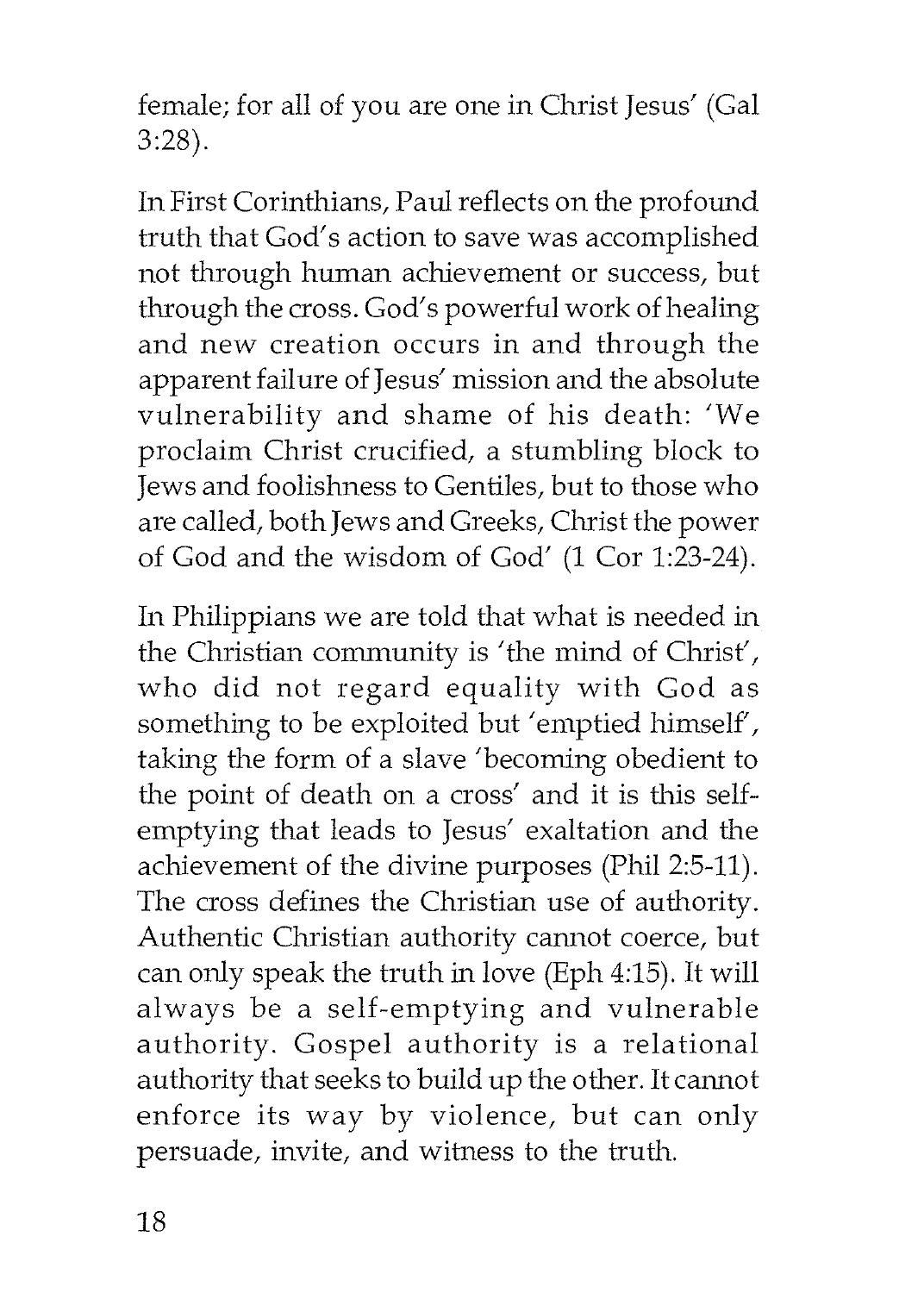Jesus not only embodies a relational form of authority and power, he also embodies true obedience. The word obedience comes from the Latin *ob-audire*, which means 'to listen' or 'to hear'. Obedience to God means listening to what God asks of us in the midst of life and seeking to respond faithfully. It involves the attempt to discern God's will in openness to the Spirit. Jesus lives his life in radical openness to the Holy Spirit (Lk 4:1, 14). His obedience is not that of servility, but the obedience of true freedom. His 'food' is to do the will of the one who sent him (Jn 4:34; 6:38). In a similar way, the obedience of the true disciple is not that of subservience, but involves the desire to 'hear the Word of God and keep it' (Lk 8:21).

The same Spirit that anoints Jesus with power establishes the Church and provides gifts to each member for the good of all - 'To each is given the manifestation of the Spirit for the common good' (1 Cor 12:7). The gifts and ministries of the Church exist for the 'building up' of the Body of Christ (1 Cor 14:12; Eph 4:11-16). The Spirit dwells in each member and constitutes each in the communion of the one Christ. Authentic authority and leadership in the Church, therefore, make room for the charisms of each member to flourish for the good of all.

In John's Gospel, Jesus speaks of our participation in the divine mutual indwelling: 'I am in my Father, and you are in me, and I in you' (Jn 14:20).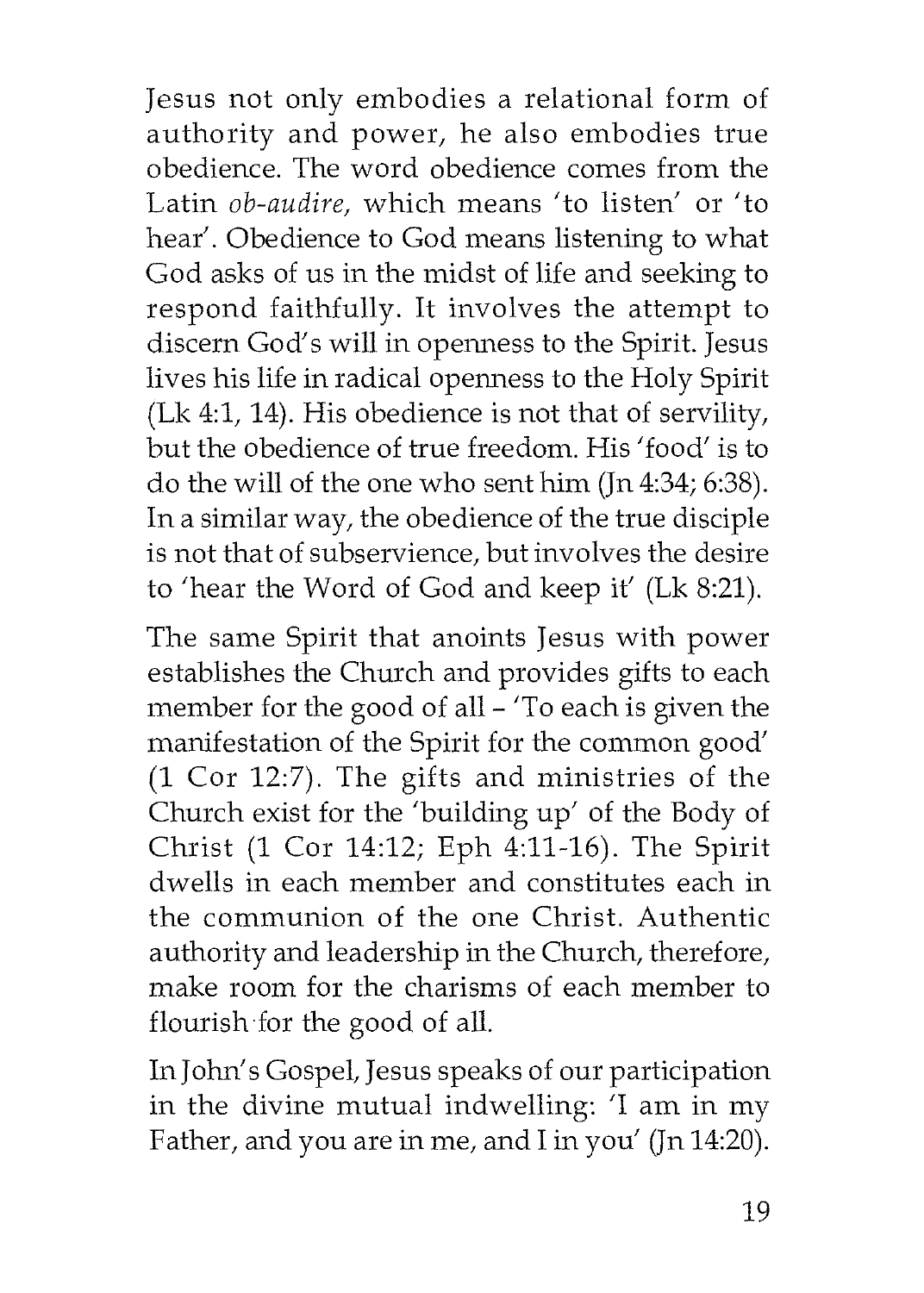Jesus calls his disciples 'friends' (Jn 15:15) and those who are caught up in the mutual indwelling of the divine life are called to a radical love for one another that will be a powerful witness of the Gospel to the world (Jn 17:23).

In the fourth century, the Councils of Nicaea (325) and Constantinople (381) would define the full and equal divinity of the Son and the Spirit with the Father. The mutual indwelling of the Blessed Trinity, and our participation in this by the grace of the Holy Spirit, would come to be described as *perichoresis,* a being-with-one-another in a profound unity-in-love. It is the radically equal and mutual relations of the Holy Trinity that provide the foundation for a Christian vision of the communion of the Church and of the exercise of authority within this communion.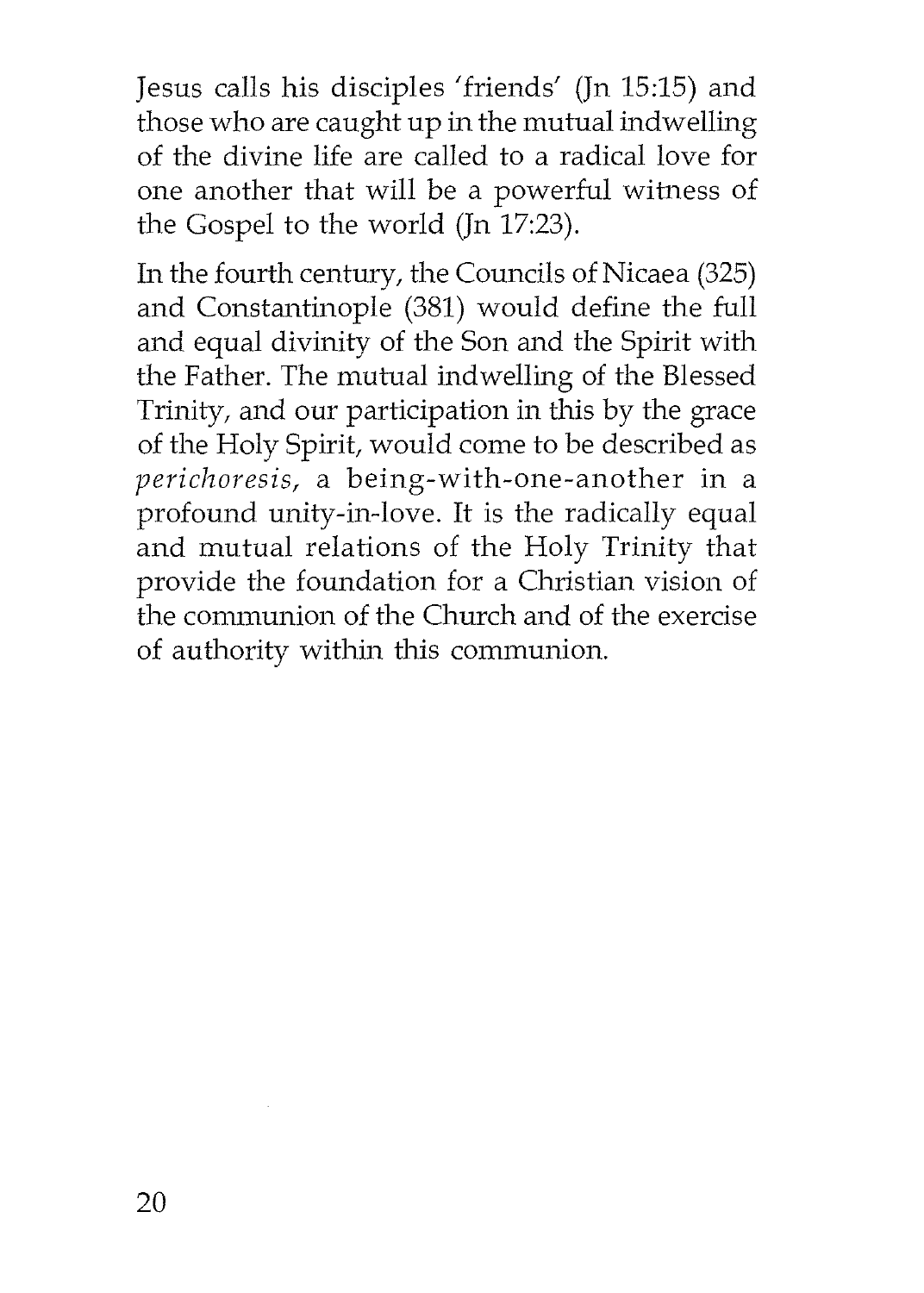#### **From Jesus to the Church**

Commentators describe the present era of Western culture as 'post-Christian'. Nonetheless, the figure of Jesus Christ remains attractive for many people. Even those who might reject any explicit religious interest can find appealing the richness of Jesus' humanity. In parables like the Good Samaritan and the Prodigal Son, in Jesus' proclamation of forgiveness, and in his life of selfsacrifice, people continue to find challenge and inspiration.

The Church, on the other hand, does not always hold the same appeal. Indeed, there is a strong climate of cynicism about the worth of the Church. Much of that cynicism arises from the destructive struggles over authority and doctrine that absorbed Christians after the Reformation.

More fundamentally, however, people can have reservations about the Church because they are unsure how to connect it to Jesus: If Jesus represents the model of what it means to live well, why would anyone, even religious people, want anything beyond Jesus? Why, particularly, would they want the Church with what seems to be its arcane rituals, impenetrable doctrines, and oppressive instruments of authority?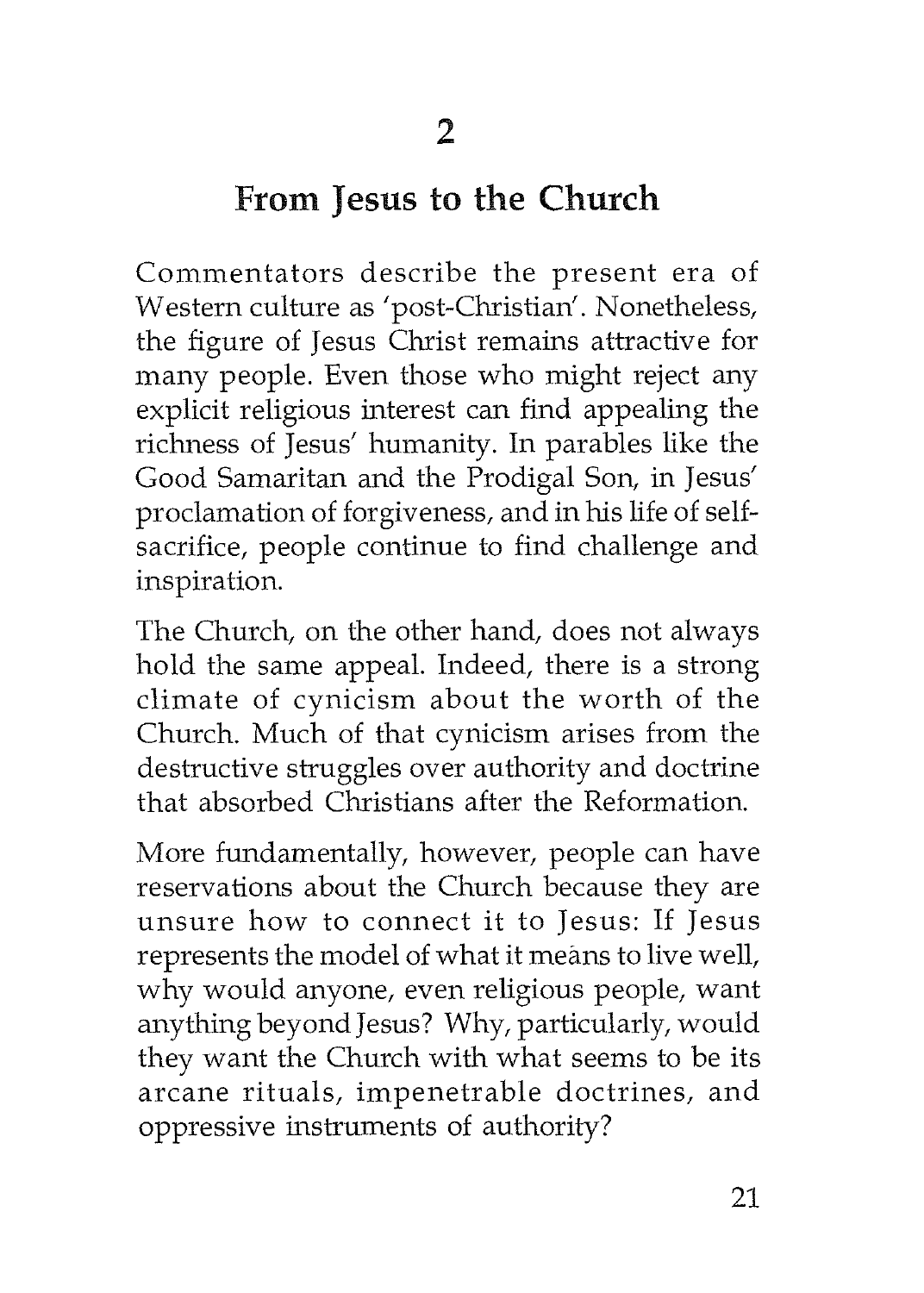A preliminary task, then, to any discussion of authority in the Church is to address the question: Why the Church? An adequate answer to that question depends on understanding the implications of faith in Jesus as the Christ.

Christian faith acknowledges Jesus as more than a uniquely estimable human being: Jesus is the self-revelation of God in human history. In his humanity, Jesus makes present in our history the love at the heart of God's own life as Trinity. In Jesus, then, we see more than the human potential to be generous: we see divine love in a human form.

The Gospels highlight that Jesus' relationship to the God he named 'Father' was the source of his identity. Indeed, the Gospels portray the baptism of Jesus as an anointing by the Holy Spirit with the love of the Father: 'This is my Son, the Beloved, with whom I am well pleased' (Mt 3:16; cf Mk 1: 9-11; Lk 4:1,18). Jesus knows himself as the one whom the Father loves and he lives to return that love (Jn 4:34).

In response to that love, Jesus dedicated himself to the proclamation and exemplification of God's reign. Through the lens of the 'kingdom' or 'reign' of God, then, we gain a sense of what God offers to the whole of creation in Jesus. More than anything else, the kingdom expresses the abundance of God's own life, the love that flows between Father, Son, and Holy Spirit.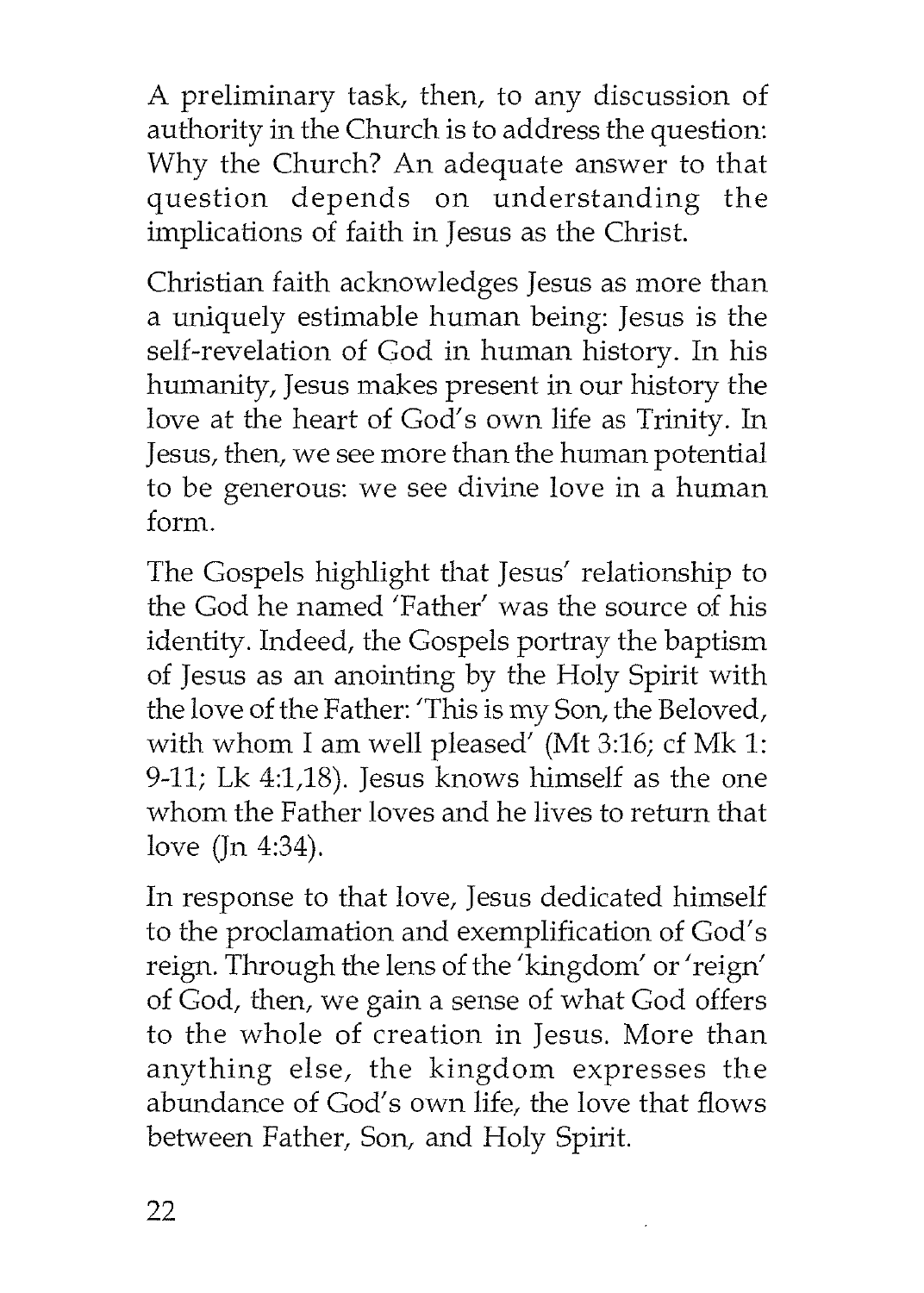In the mercy, compassion, forgiveness, and selfsacrifice of Jesus, the kingdom of God enters into human history. Jesus' proclamation and enactment of the kingdom brings transformation, healing, and hope to all those open to receive it. Through Jesus, we learn also that the love at the heart of God's reign is stronger than death.

Although Christian faith has no illusions about the reality of death, it rejects death as the endpoint of human existence. Through the death of Jesus, which expresses the fullness of his loving trust in the Father, the darkness of death is transformed. In the resurrection, which is the Father's return of the love that Jesus offers, death gives way to life. Nothing is more powerful than God's desire to give life.

The resurrection establishes Jesus as Lord and Christ (Rom 1:2). He is the one through whom the whole of creation can enjoy the fullness of God's own life, the fullness of the kingdom. As the ancient Christian tradition expresses it, Jesus, in his life, death, and resurrection is the means of our reconciliation with God, one another, and all creation (Col 1:15-20).

Even if we will know the fullness of God's reconciliation in Jesus only in heaven, that reconciliation is a present reality. Accordingly, it must be possible, here and now, for us to encounter, and respond to, the risen Christ. In addition, such an encounter must take place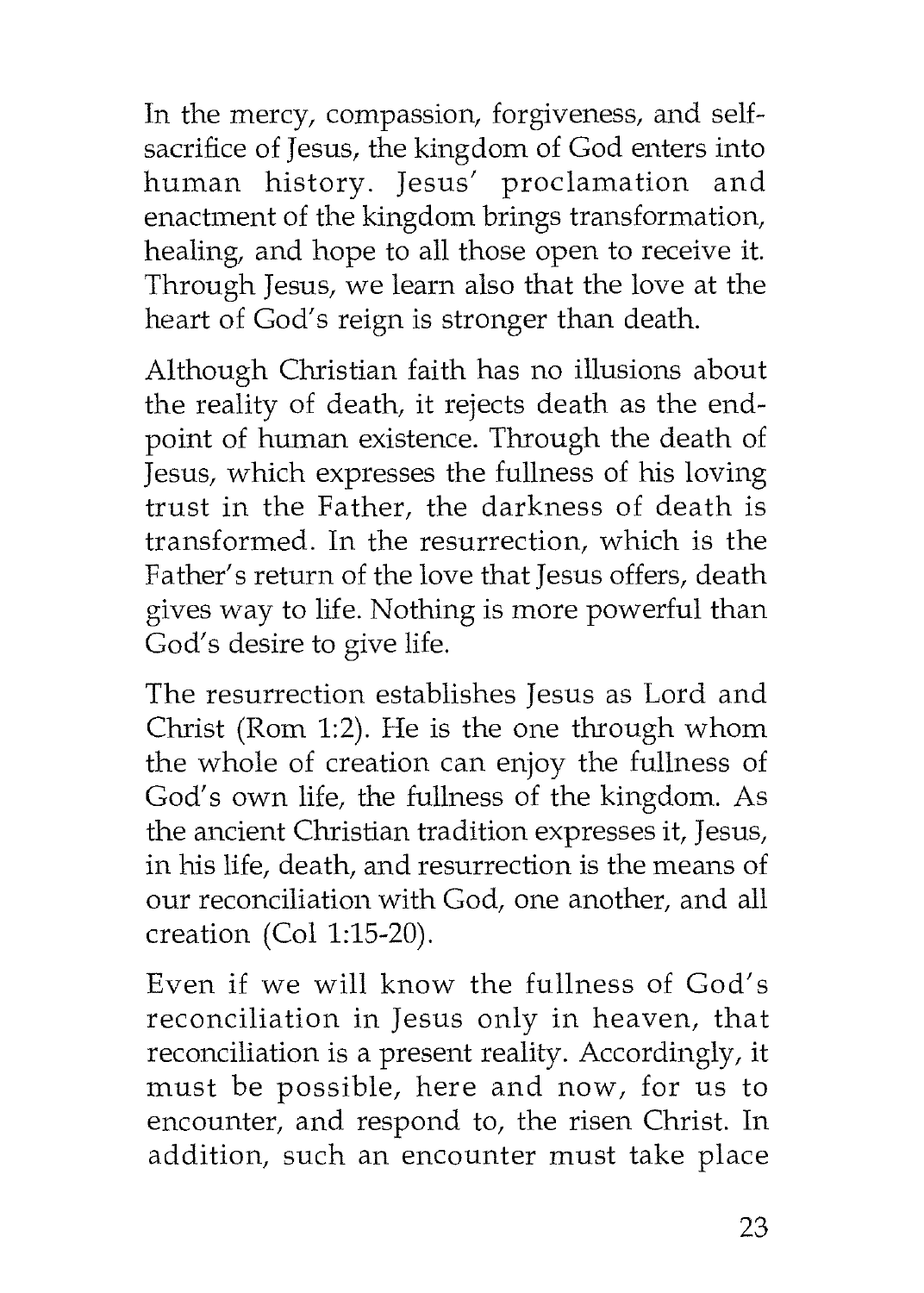amidst the everyday realities of life, within our sphere as embodied, historical, and social beings. Here we see a primary implication of the Incarnation: God in Jesus comes to us as we are. That truth also illuminates the connection between Jesus and the Church, a connection to which the Holy Spirit is central.

The Spirit reveals Jesus as the Christ. It is the Spirit who anoints the disciples of Jesus at Pentecost (Acts 2:1-13), thereby initiating them into the new life of the risen Christ. In so doing, the Spirit forms them as the Church, the body of Christ, the communion of those who not only recognise Jesus as 'Immanuel' (`God-with-us'), but who also seek to live as his disciples and offer the world the Gospel of Jesus Christ.

The Spirit, then, brings the Church into being as the communion of those who are to witness to Jesus as the Christ. The Spirit is at the heart of every element through which the Church proclaims Christ and responds to Christ: the Scriptures; the sacraments; the communion of believers; and the structures of authority and doctrine that serve the Church's unity in faith.

The presence of the Spirit establishes the historical and social reality of the Church as a symbol of Christ, a means of encounter with Christ. Just as the humanity of Jesus is central to our experience of God, so the humanity of the Church is inseparable from the presence of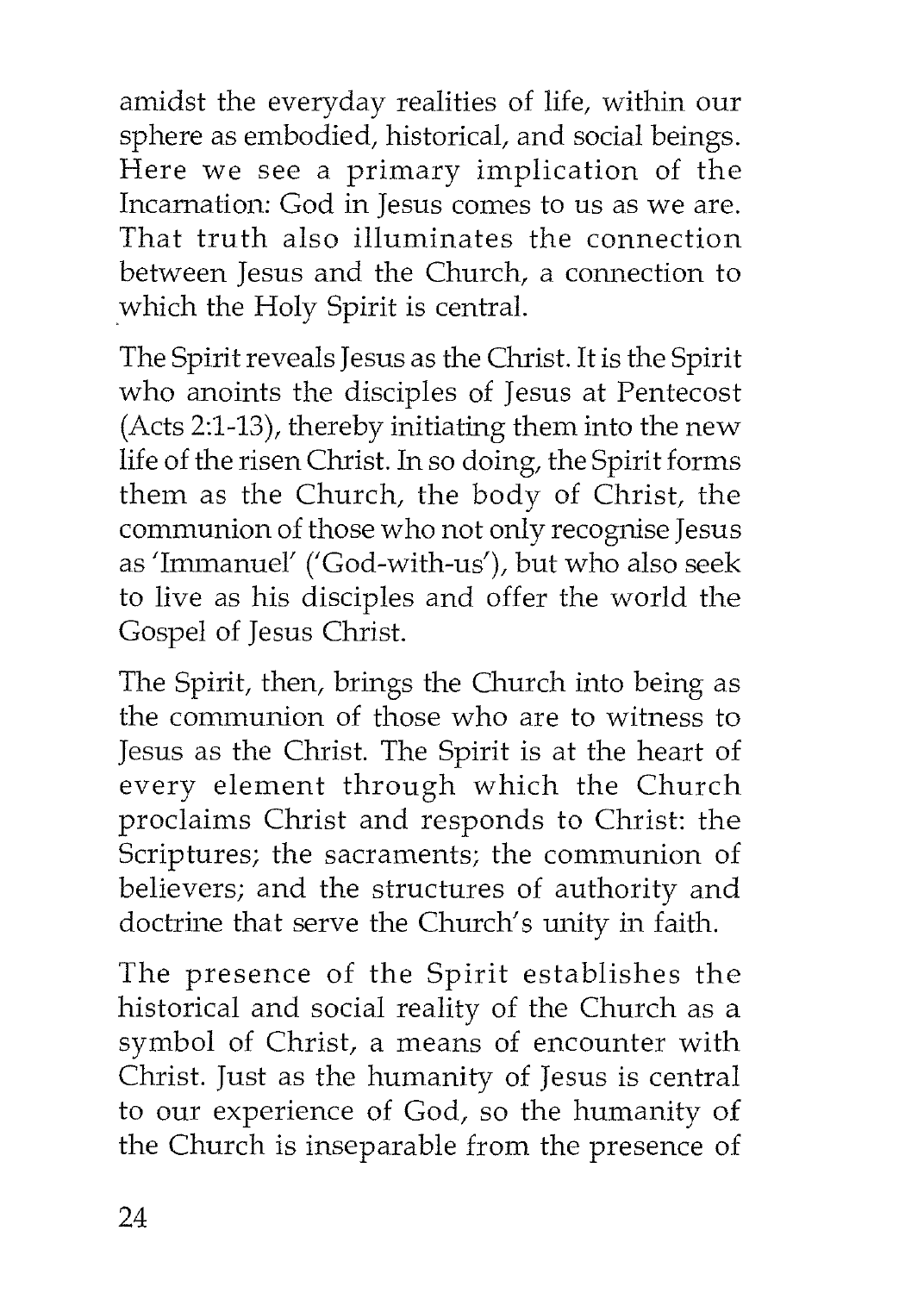the Holy Spirit in the contemporary world. There is, then, a parallel between the Incarnation and the Spirit's formation of the Church. In both, God offers us what we could not accomplish for ourselves.

Through the Holy Spirit, Christian faith understands the Church in the light of Christ. The Church is the communion of those who accept Jesus Christ as the revelation of God in history and as the source of our reconciliation with God. Members of the Church are to be symbols, living witnesses, of God's love for the whole of humanity, indeed the whole of creation. The Church, then, expresses the historical and social reality of our reconciliation with God. It expresses also the fact that God comes to meet us as we are, rather than in some invisible or merely interior and private way.

Although the Spirit of the risen Jesus animates the Church, Christians cannot take the Spirit for granted, but must always be willing to embrace that Spirit, to allow the Spirit to work through them. Without that openness to the Spirit, itself a response to the working of the Spirit, Christians can act in ways that obscure God's presence. Hardness of heart, envy, and the expressions of bitterness that create division can grieve and stifle the Spirit (Eph 4:30-32; 1Th 5:19), ensuring that the Church witnesses to the death of God, rather than to the living Christ.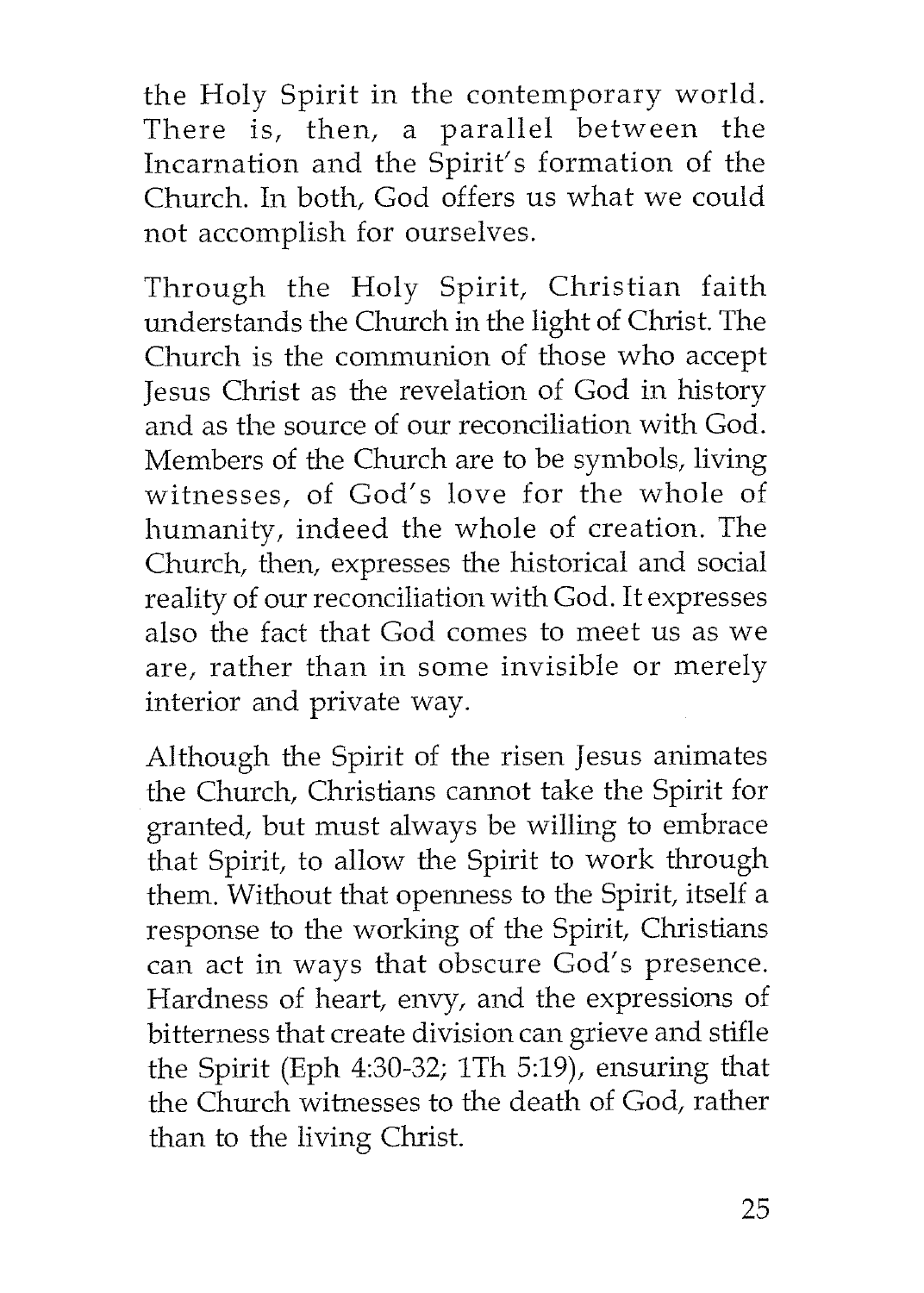The members of the Church, therefore, never outgrow the need for that conversion that brings about personal and communal transformation. While the failure of Christians to be just or compassionate is always damaging, their willingness to acknowledge those failures, seek forgiveness, and aspire to a more generous way of living can be a powerful witness to the Spirit of God alive in the Church.

The answer, then, to 'Why the Church?' centres on Jesus Christ. The Church exists through the Spirit of the risen Jesus in order that there might be in human history a living witness to the God of Jesus Christ. To be part of the Church is to accept not just the reconciliation achieved in Jesus Christ, but also the invitation to be both the sign and instrument by which that reconciling love becomes tangible for others. The link to Jesus Christ is also the basis for all authentic authority in the Church.

Membership of the Church is never less than both a gift and a project in which all believers can participate. All authority in the Church, whether exercised by the individual believer or ordained ministers, is to serve this purpose.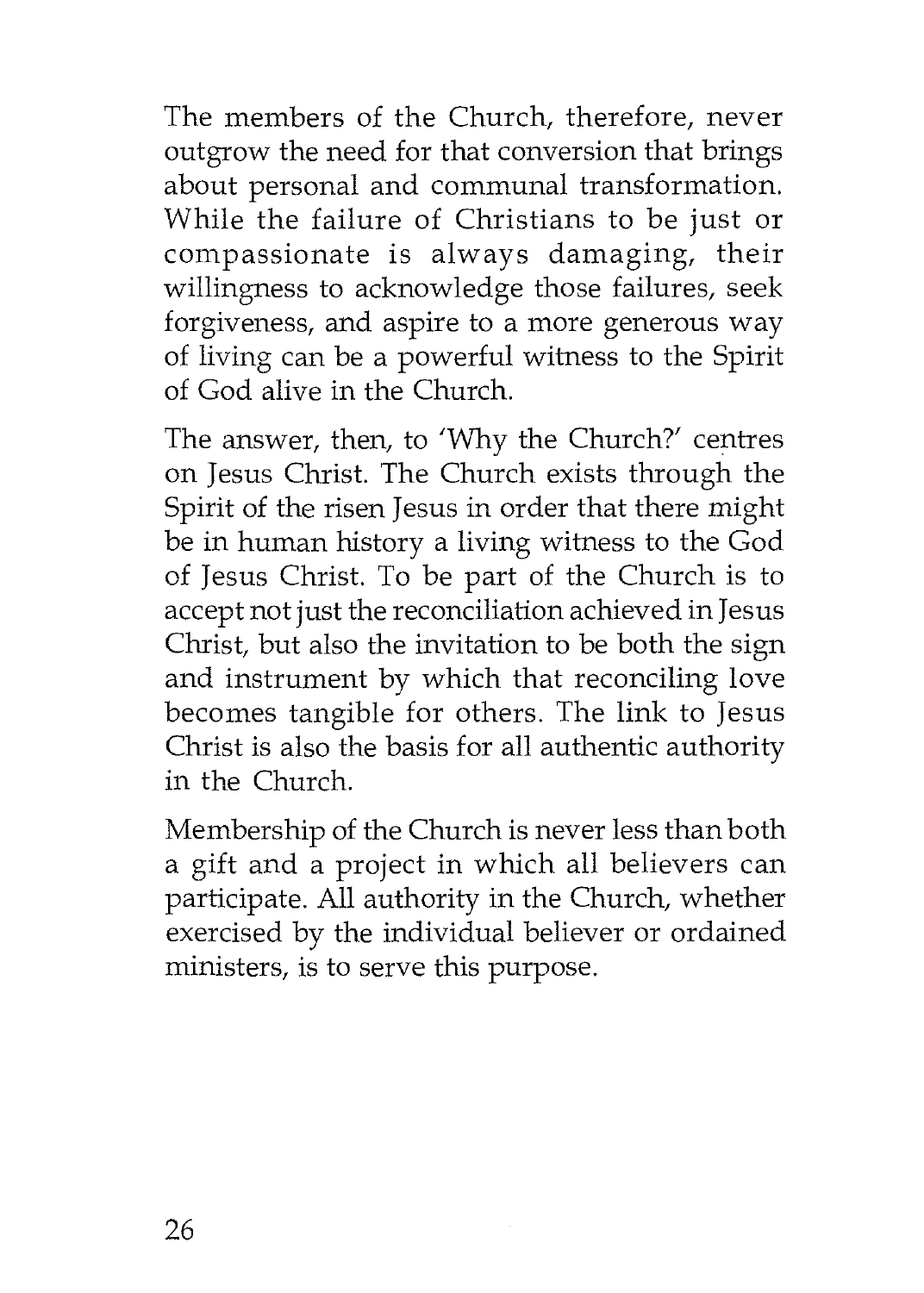## The Authority of the Spirit: The Bible, the Creeds, and the Sacraments

All authority in the Church depends ultimately for its legitimacy on faithfulness to the Holy Spirit. It is in the Spirit, who completes the revelation of God's trinitarian love, that we encounter Jesus Christ, who has reconciled us with God and brought us together as the people of God, the Church. Since the Holy Spirit is thus central to our lives as Christians, we need to clarify both how we experience the Spirit and how we might respond to the Spirit.

The Christian tradition has always named as 'grace' the movement of the Holy Spirit in each person. Today, there is a renewed appreciation that the grace of the Holy Spirit is neither an object nor something quantifiable. It is, rather, an invitation, one interwoven with our whole human experience, to a deeper communion with the God of Jesus Christ, the rest of humanity, and the whole of creation. The new creation in Jesus Christ begins here.

Those who form the Church do so in response to the Spirit. Through our communion in the Church, the Spirit draws us more deeply into the trinitarian life of God and unites us with one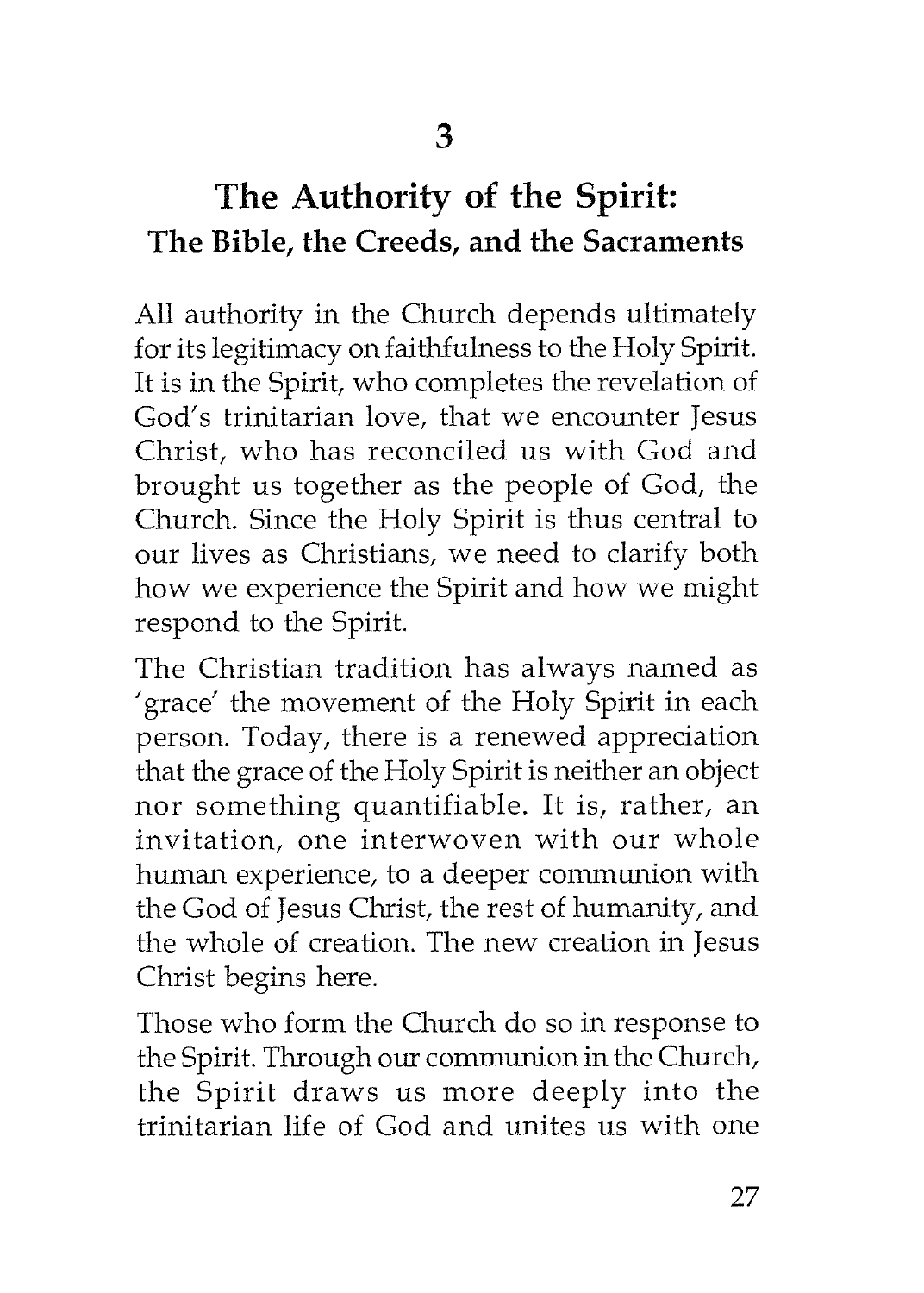another in our common mission as disciples. Christians, therefore, live authentically when they seek to be open to the Spirit in all that they do. Through the Spirit, the members of the Church can become symbols for the world at large of the hope that we have in Jesus Christ. That hope, which we manifest in forgiveness, compassion, and our commitment to justice, is the product of the Spirit at work in us.

The unity of the Church and the holy lives of its members are also crucial forms of witness to the hope that the Church has in Christ. The Spirit, who works particularly through the Scriptures as the Word of God, the authoritative teaching of the Church, and the sacramental life shared by Christians, guides the Church to both unity and holiness.

The Bible is the gift of God to the whole Church and is to be interpreted within the living tradition of the Church. What makes the Bible authoritative for the Church is its capacity to mediate God to us, individually and communally, in the present. The Church professes that the Holy Spirit's inspiration is central not only to the text, but also to the reading of it within the community of faith. The Bible, therefore, is both the primary witness to God's self-revelation and a privileged vehicle for our present encounter with God.

When we approach Scripture in faith, the Spirit in our hearts, the same Spirit who guided the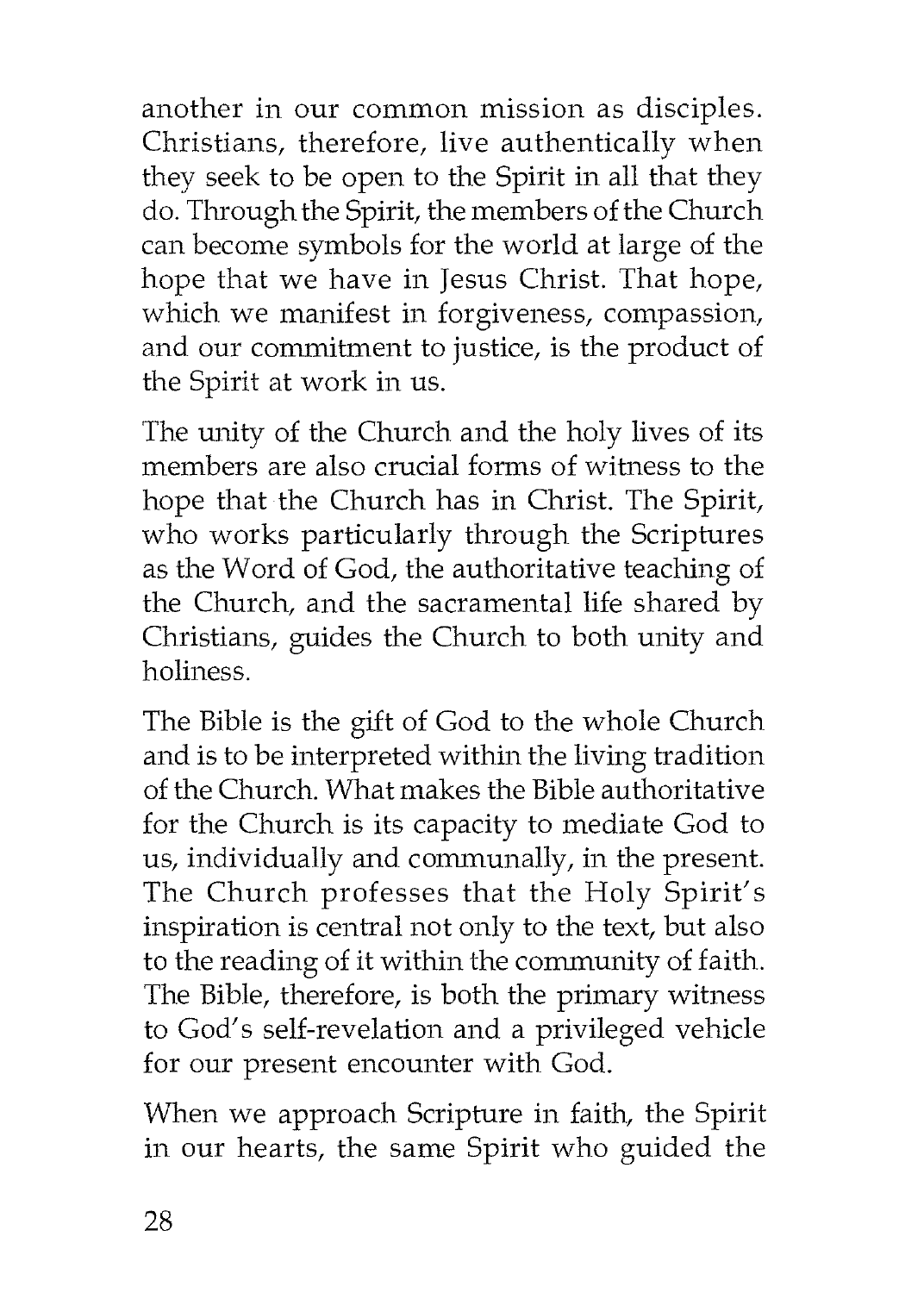writing of the text, not only enables us to understand the text as an expression of God's selfrevelation, but also calls us to a deeper trust in the God of Jesus Christ and to a more authentic discipleship. Thus, the Bible remains a source of encouragement and challenge for Christians. For this reason, the faith of the Church affirms Scripture as 'the Word of God', as the expression of God's authority in the Church.

The Bible is, in every age, the norm of the Church's faith. This is so as the Bible is our primary means of access to the apostolic faith, which itself builds on Israel's faith in the God of the covenant made with Moses. The 'apostolic dimension' of faith expresses the Church's permanent dependence on those who shared the life of Jesus, those whose witness enables us to identify and understand the Holy Spirit shared by every believer and generation of believers. The Bible, then, is not simply an ancient text, but the witness to the Spirit-inspired faith that is both ancient and ever new. Anglicans and Roman Catholics share the conviction that the Bible is essential to Christian faith.

Faithfulness to the Bible's apostolic witness, however, requires that we do far more than cite chapter and verse of the scriptural text to support our ideas or justify our actions. Faithfulness requires that we open our hearts to the Spirit who speaks to the Christian community through the words of Scripture. We must also be prepared to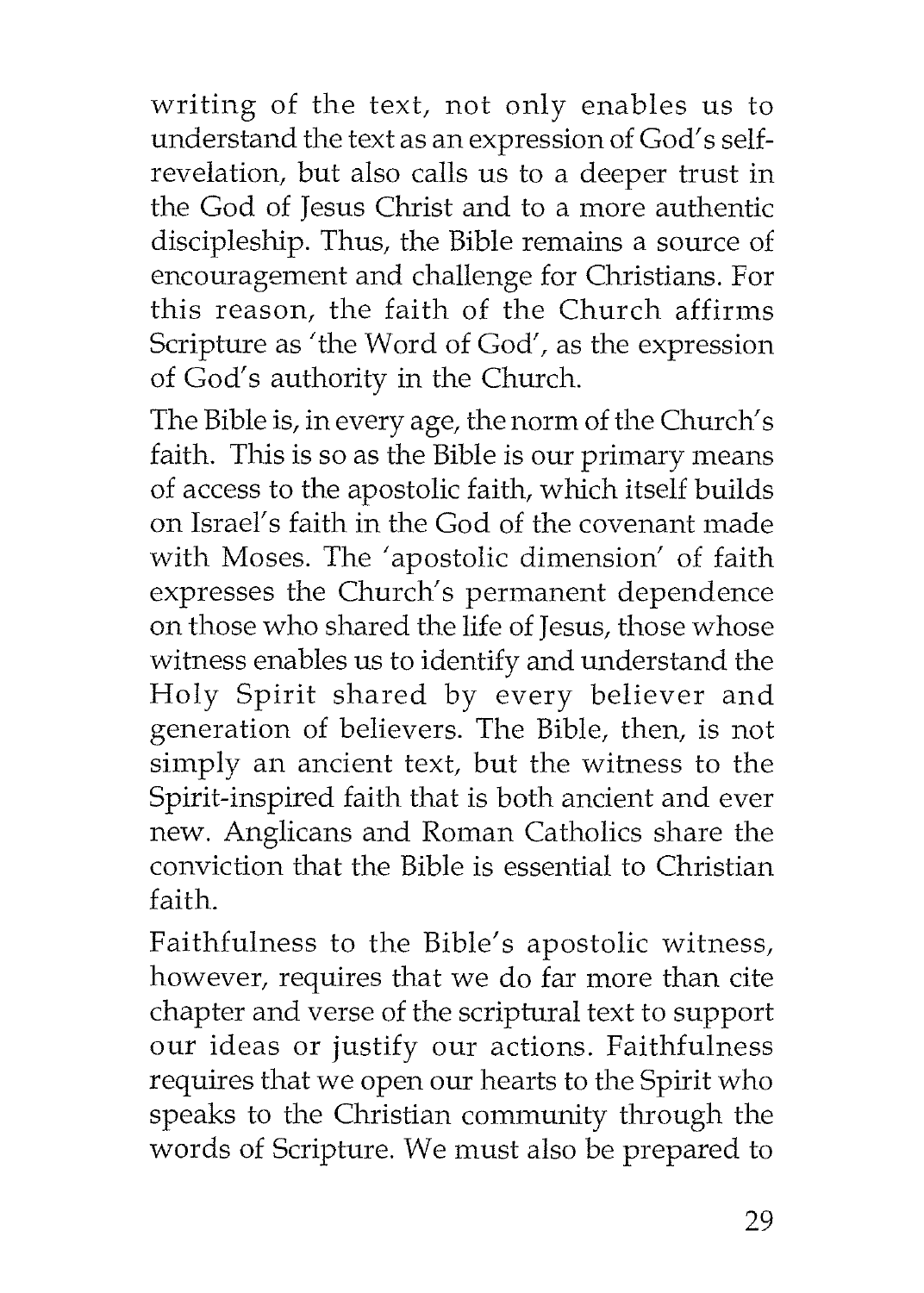follow where that Spirit leads. In short, the authority of Scripture is inextricably linked with our openness to conversion.

Since the unity of the Church is a sign of the Spirit, Christians need ways to discern not only a common faith, but also a faith that has its foundation in Jesus Christ. In addition, that faith must seek authentic contemporary expressions of Christian discipleship. These needs provide the context to understand both the creeds and, more broadly, the structures of authoritative teaching that make a claim on all believers.

The Church lives always from the faith that comes from the apostles, the first witnesses to what God has done in Jesus Christ. While all believers share in that faith through the Spirit of their baptism, the Church has, at different times in its history, articulated its faith in creeds and doctrinal statements in order to preserve the unity of the communion and to resolve disputes.

The ancient creeds, then, continue to guide the Church's faith. Like the Bible, the creeds are subject to ongoing interpretation and appropriation in new situations. Authentic discernment of their meaning, no less than the application of it in the present, requires a longing to receive the Spirit in the present. All believers have a role in discerning how to express, in a new context, faithfulness to the witness of the New Testament and the creeds.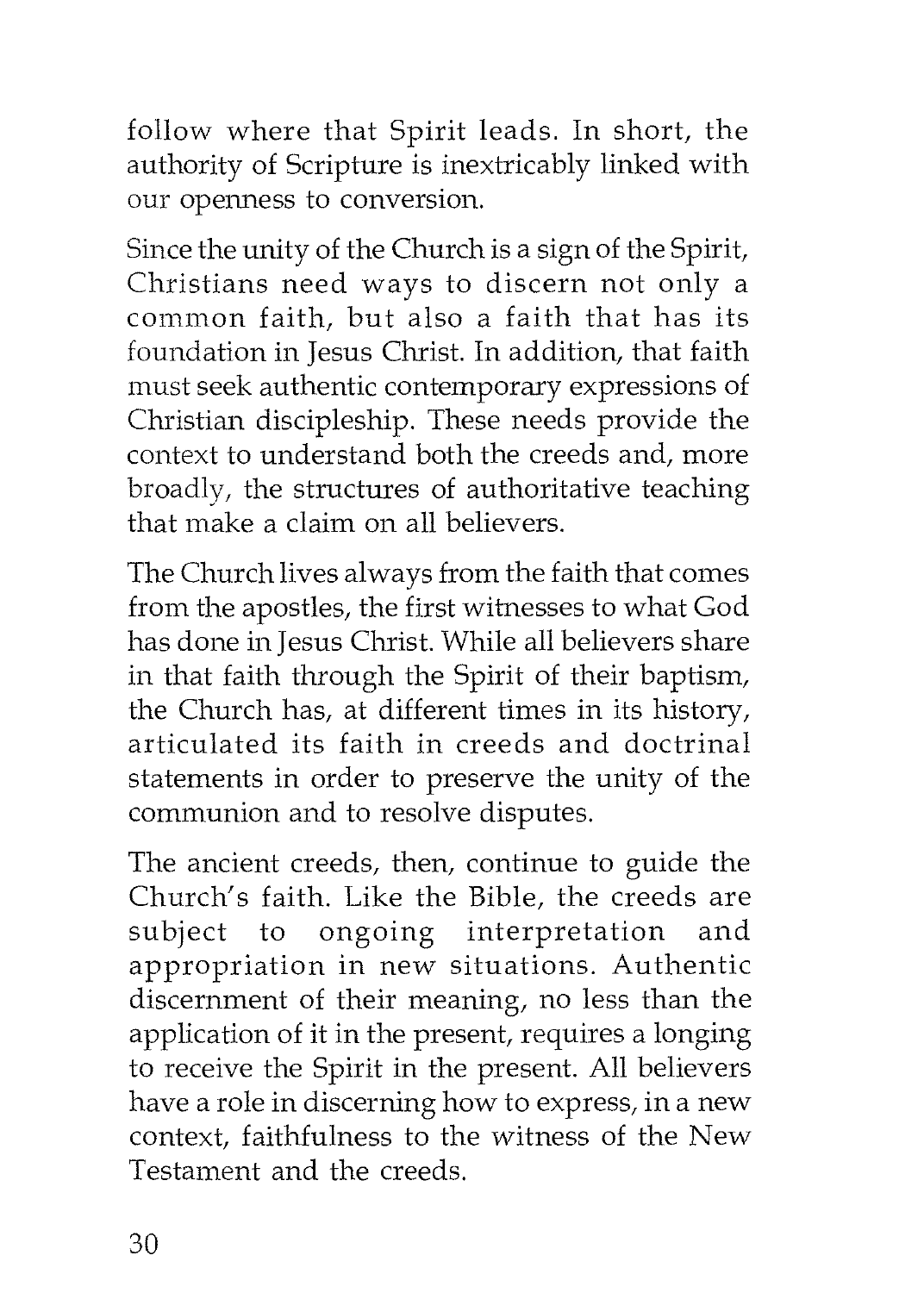In both the Anglican and Roman Catholic communions, bishops have a particular responsibility to serve the Church through their oversight of the Church's unity in faith. In the Anglican tradition, this responsibility is exercised through synodal structures, where bishops, clergy, and laity together participate in theological decision-making in order to respond to the Spirit. In the Roman Catholic tradition, there is a special role for the college of bishops, which, with the Pope as its head, presides over the unity of the Church.

While the two communions differ in the particular ways in which their instruments of teaching and leadership operate, they share a common desire to respond to the Spirit by preserving and developing a communal faith that is genuinely apostolic. The authors of this document believe that the practices of each communion have something to teach the other.

The call to conversion and authentic discipleship that is central to the Bible and the creeds finds its echo in the sacraments. The sacraments too provide a means of encounter with God through the Holy Spirit. Through words and actions, the sacraments assure us that there is a God who loves us, they invite us to renew our trust in that God, and they send us to live our discipleship in the world.

Just as Scripture is not a magical word that we invoke to control God, so too the sacraments are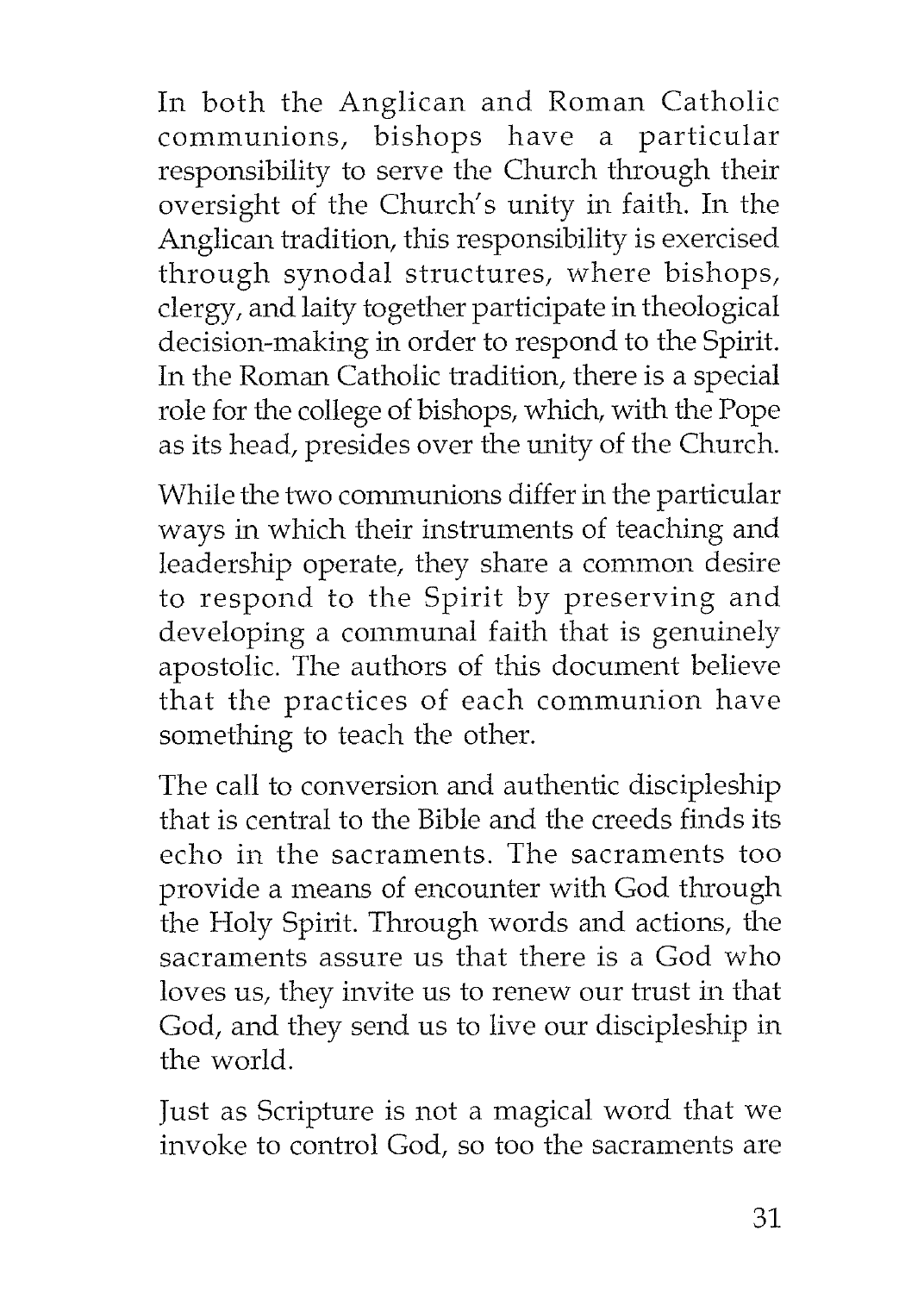not magical actions that enable us to manipulate God. They do, however, convey the healing, reconciling, and life-giving presence of God's Holy Spirit. The sacraments make use of the familiar and ordinary - bread, wine, water, oil, and words - as vehicles for the extraordinary - the Spirit of God. They reflect the fundamental truth of the Incarnation: that God's presence in our world is intimately related to our daily realities. Through these everyday elements, God comes to meet us, to assure us that we are loved, and to encourage and empower us to spread God's blessings to others.

Anglicans and Roman Catholics each have a rich liturgical tradition. Rejoicing in our common baptism, both communions prize the sacramental life, above all the celebration of the Eucharist, as authoritative for their relationship with God.

As symbols of the Spirit, the Bible, the teaching of the Church, and the sacraments communicate the presence of God through the human and the historical. They all disclose their fullest meaning within the communion of faith, in which they share an authoritative place because they call us to conversion and invite us to a deeper realisation of discipleship.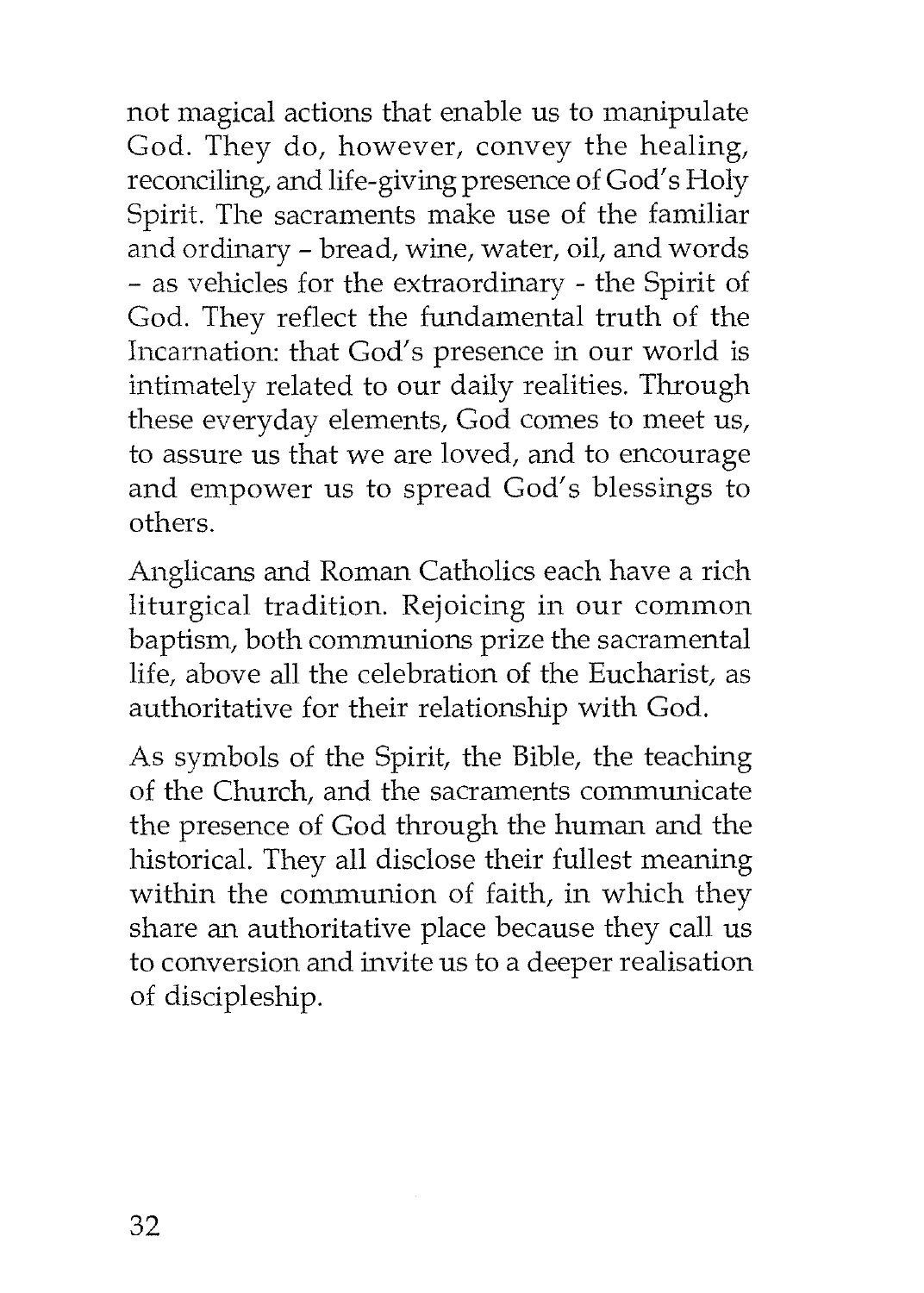#### The Authority of Disciples

We have seen that 'gospel authority' shines with God's love and justice. It is most clearly seen in the self-giving of Jesus Christ, in his life, death, and resurrection. It is expressed in the Church through the gift of the Holy Spirit. Such authority serves to promote in the world the Church's witness to the reconciling love of God in Christ.

The Church is a community of disciples. Within this community, Christians share in the authority of Jesus. Within the Christian community, each person is a disciple of the risen Jesus, and is empowered by the Spirit to live in real and permanent communion with the Lord. In baptism, the believer participates in the death and resurrection of Jesus, and receives grace to 'live as a disciple of Christ, fight the good fight, finish the race, keep the faith' (Anglican baptismal liturgy, 1995). Our discipleship of Jesus becomes our response to the gracious fidelity of God.

Following baptism, disciples continue their life in Christ in common prayer and worship, in the eucharistic communion of the Church. Together we follow the one Lord as pilgrims and companions.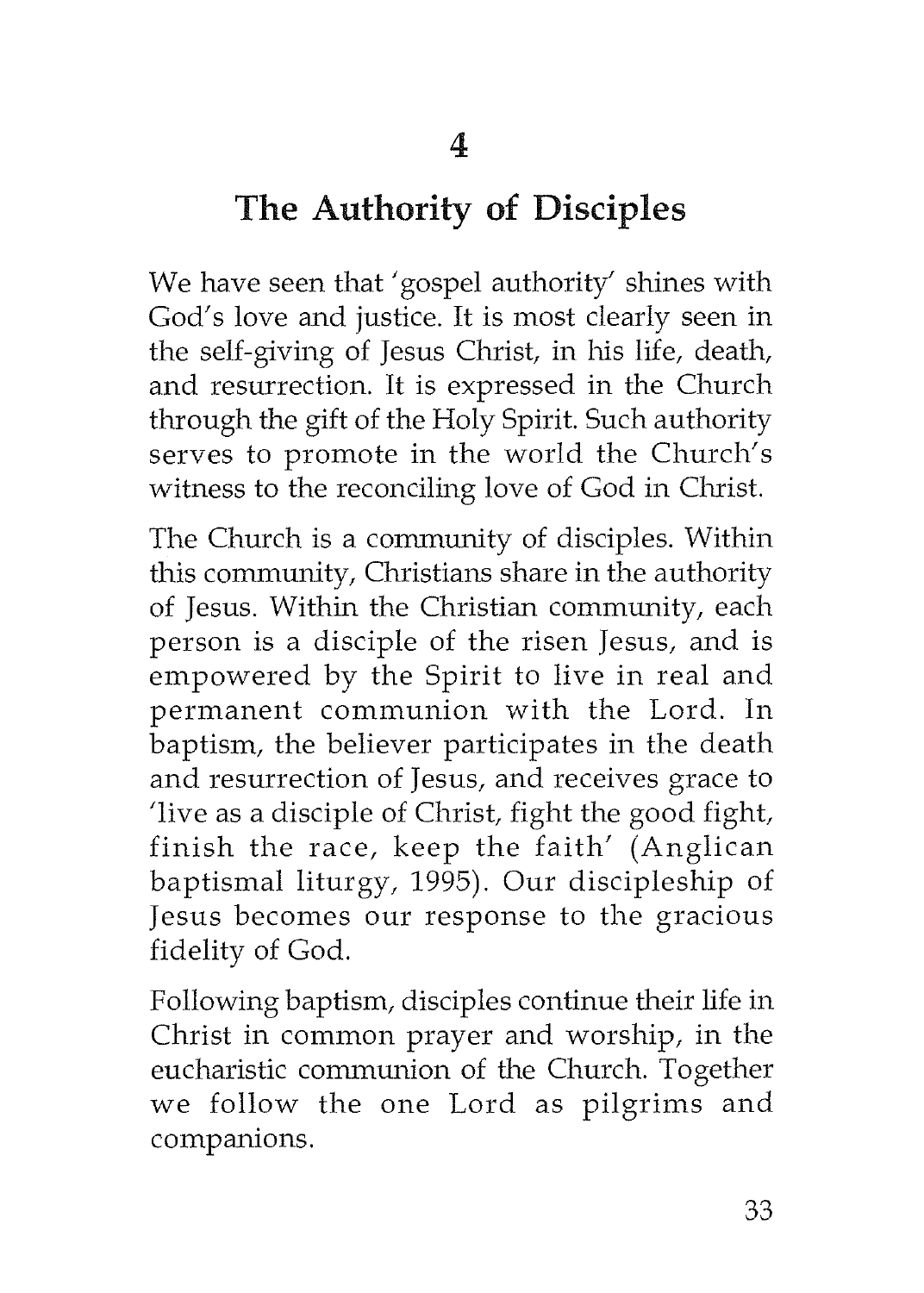All disciples are called to holiness, called to respond to the Spirit of God in their own spiritual journey, to live the Gospel in daily life, and to build up the Church. As disciples called to live the Gospel in everyday circumstances, our lives, individually and together, must reflect the vision and the values of the Gospel in the concrete historical reality of each moment.

To be a believer in the God of Jesus Christ is also to be a doer. It is to live, to act, and to respond in our world, according to the pattern of Jesus Christ. All disciples are also called to build up the communion of the Church. The life of disciples is marked by charisms: 'To each is given the manifestation of the Spirit for the common good' (1 Cor 12:7). As gifts of the Holy Spirit, charisms are for the building up of the Church, so that the Church as a whole may bear faithful witness to our God. Some members are called to designated ministries of care and service, and special ministries of liturgy and music. Some are called to participate in decision-making in councils and synods of the Church. All are called to serve God in daily life.

So the authority of disciples is authority to serve: to serve the communion of the Church and the community of the world. It is authority to proclaim the Gospel that has given life to the disciple and can give life to others, who are also called to become followers of Jesus Christ. It is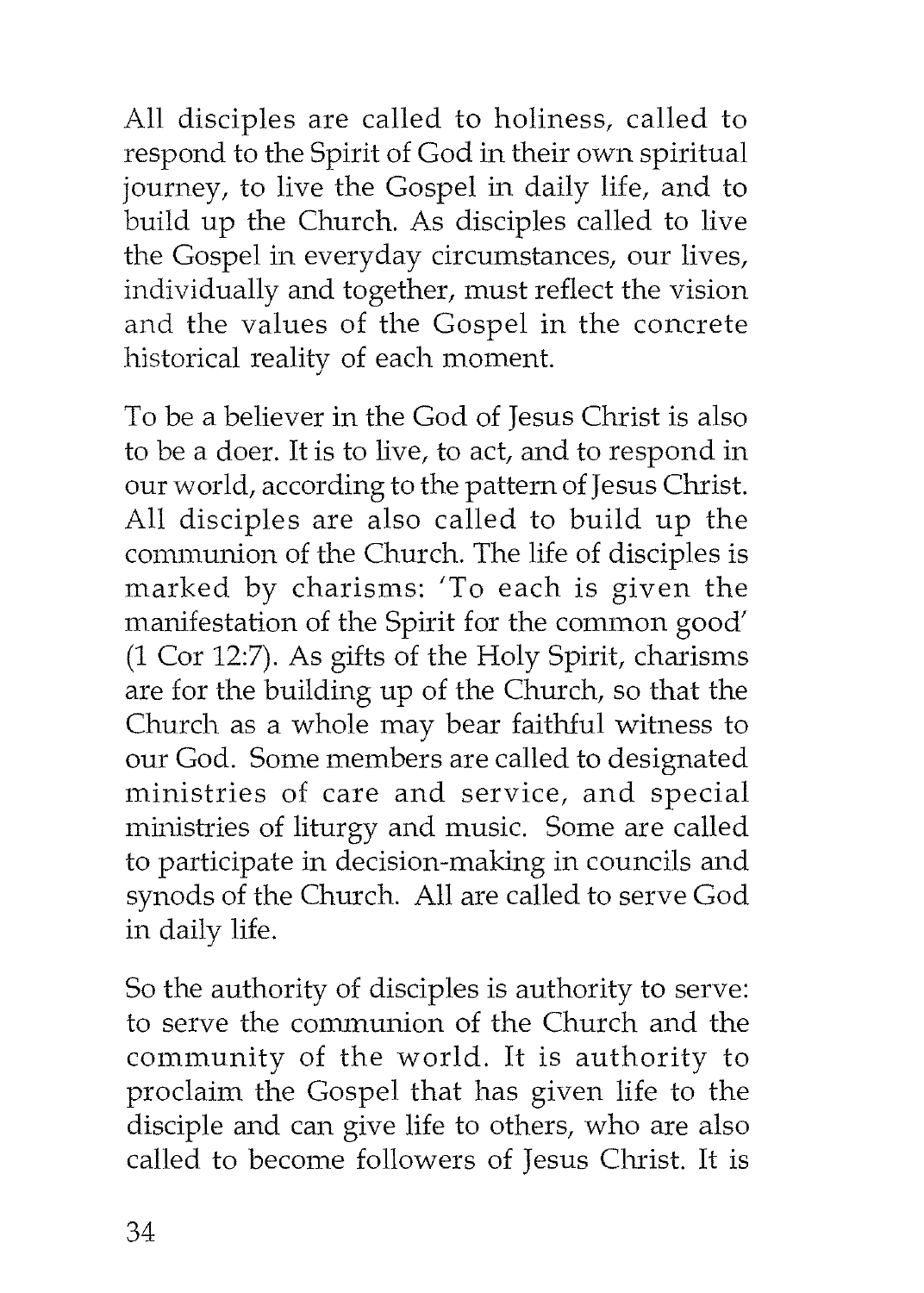authority to do justice, and to celebrate the mercy and abundant life that are signs of the reign of God. This God-given authority belongs to every Christian disciple. It exists in communion with, and complements, the God-given authority of ordained leadership within the Church.

In every community where Scripture is read and the sacraments are celebrated, there are disciples whose lives do faithfully show the authority that comes from exercising the Holy Spirit's gifts in the communion of the Church. What might this authority of disciples look like?

Margaret does not hold any official positions in the parish and she rarely speaks up in meetings, yet her presence in a gathering brings a spirit of discerning prayerfulness to any matter that comes up for discussion. She has a long history in the parish, and some key moments in that history were also times of great personal suffering. Many knew her twenty years ago at the time when her teenage son was tragically killed. Others knew her and her husband in more recent years, when he was dying of cancer in his early 60s. Those who have joined the community since then may not know just how Margaret came by her present depth of spiritual experience, but, nonetheless, they recognise it.

Margaret's theological education is confined to basic parish exposure to preaching and liturgy and the occasional study group, but she makes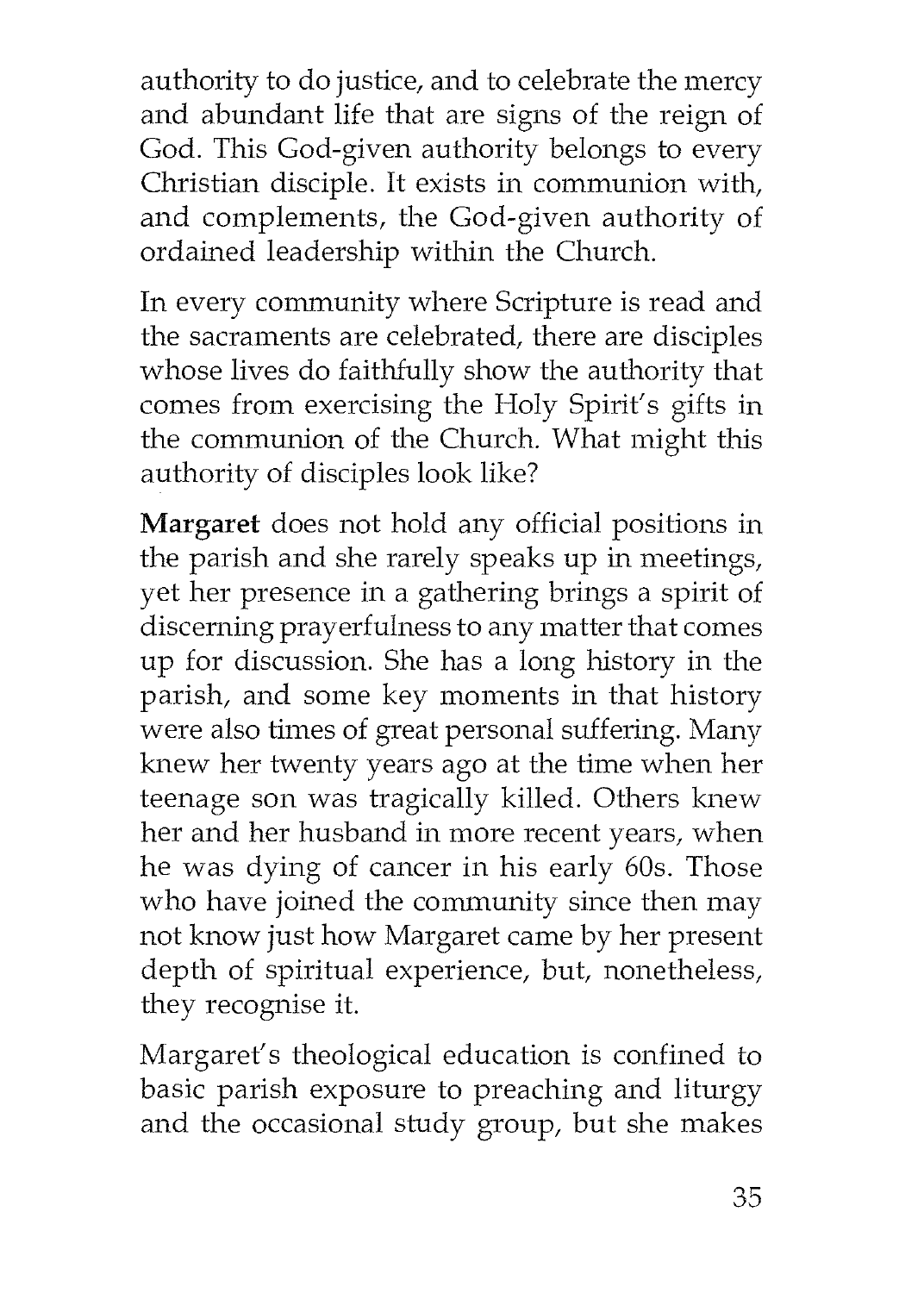deep sense of it all through a prayer life that is both unselfconscious and passionate. She will say that she wrestles with God. She will testify to the reality of death and resurrection, not just as an article of faith, but as a present reality. A rebuke or a blessing from Margaret is given with gentleness, and is almost impossible to resist or deny. People who need God's help often go to Margaret. Her companionship is a bridge for them into the presence of God.

Margaret is an authentic embodiment of discipleship. Her charism we might identify as companionship, and her discernment we might see as coming from her experience. Margaret's authority we can certainly see as ecclesial, grounded in and pointing to the communal life of the Church.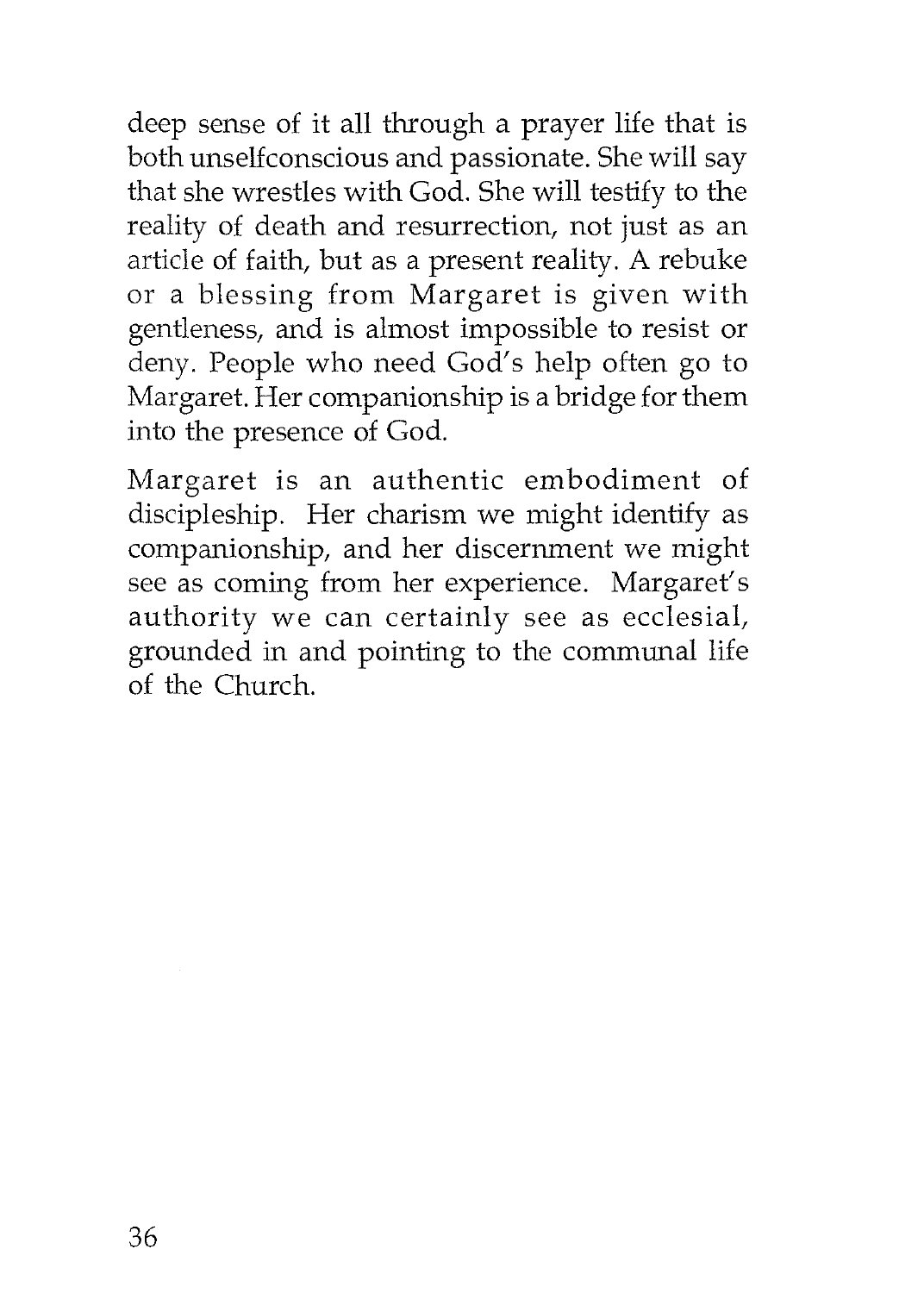#### The Authority of the Ordained

Both the Anglican and Roman Catholic Churches have a threefold ordained ministry of bishops, priests, and deacons. While the two communions emphasise different aspects of those ministries, and while the Roman Catholic Church has yet to accept the validity of Anglican orders, it is true of both Churches that ordination brings with it the exercise of significant authority.

That authority puzzles many people, both in the Church and beyond it. Since the Church is a communion whose every member is to live the Gospel, since all believers share equally in the life of the Spirit, the authority of ordained ministers can appear to be elitist, even divisive.

Compounding the puzzlement at the unique authority of the ordained is the fact that ordained ministers are not necessarily the most talented, holy, or competent members of the Church. It is imperative, therefore, to clarify not only what accounts for their authority, but also the nature of that authority. In order to do so, the proper starting-point is what the Church believes about the ordained ministry.

The faith of the Church regards the ordained ministry as a product of the Holy Spirit's initiative.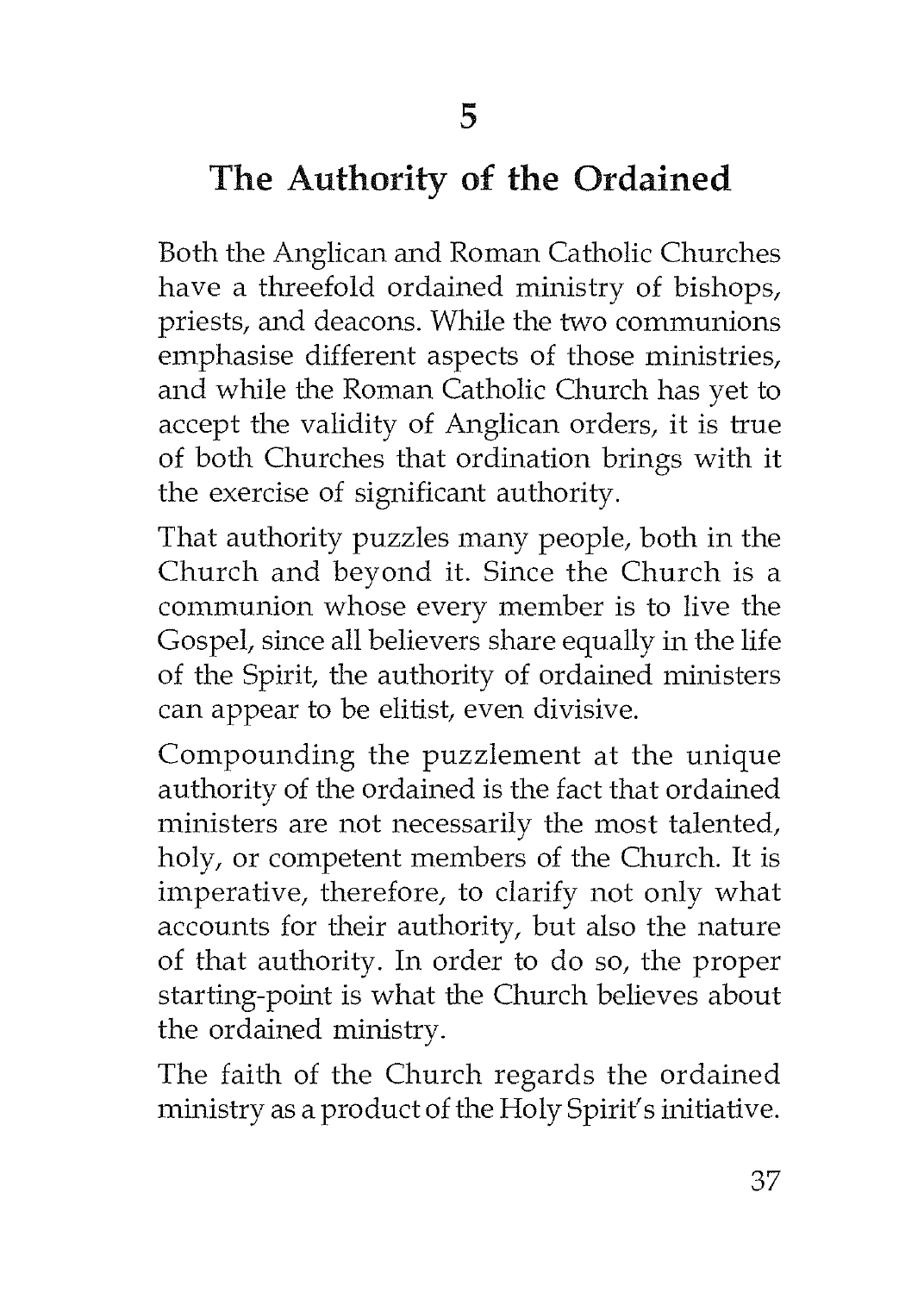As such, the ordained ministry shares in the symbolic function of the Church itself and its witness to Jesus Christ. Just as the Church is an effective sign of God's presence in Christ, so ordained ministers represent both the communion of the Church and the faith that has its foundation in the apostolic tradition. The ordained ministry, therefore, is a reminder that God's presence to us is not merely interior and private but finds an expression in human beings and their history.

In being official and public symbols of the Church's communion, ordained ministers are symbols of the Spirit who gives life to the Church. Seen from this perspective, ordained ministry is a gift to the Church, a reminder to us that none of us can provide for ourselves all that we need in our relationship with God.

Ordained ministers are called to represent Jesus Christ. While it is certainly true that their link to Christ gives ordained ministers authority, it is the authority to serve the communion and mission of the whole Church. The authority of ordained ministers, then, is that of the Gospel they serve, not their own authority.

Ordained ministers are to support all believers on their pilgrimage to the fullness of God's Kingdom. They do so by proclaiming the Word of God, presiding over the community's worship, ensuring the pastoral care of those members who are in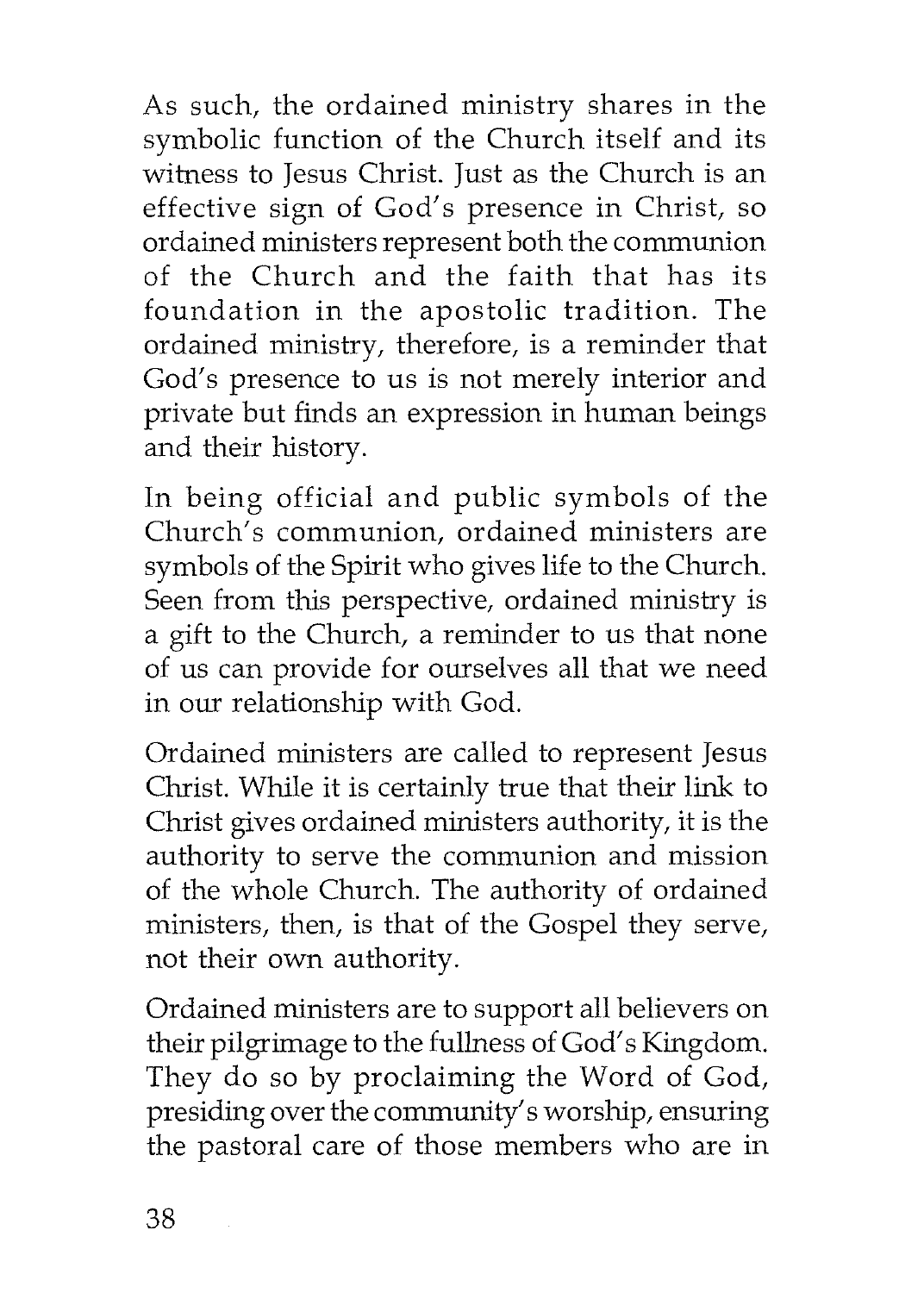need, and by offering encouragement, direction, and challenge to all the baptised, who are the primary bearers of the Gospel in the world.

As ministers of Christ and the Church, ordained ministers are not free to impose their own agenda on the life of the Church. They are to proclaim the Word of God, preside at sacramental celebrations of the reconciliation between God and humanity that Jesus Christ accomplished, and invite people to live as disciples of Jesus Christ. In short, ordained ministers are to lead people to God, not to themselves.

This means that ordination is less a validation of their strengths, but of their need for the Spirit. Ordination confirms the fact that only the power of the Spirit can enable ministers to fulfil their role in the Church. It is true, therefore, that the authority of ordained ministers is not dependent on their personality or even their abilities.

On the other hand, their dependence on the Spirit does not imply that ordained ministers are merely ciphers or that they have a licence for mediocrity. Just as all baptised people can witness authentically to the Gospel only if they remain open to the Spirit, so ordained ministers are to grow in the life of the Spirit.

Ordained ministers will more deeply express the wisdom, compassion, and justice of Jesus Christ if they embrace the call to wholeness and holiness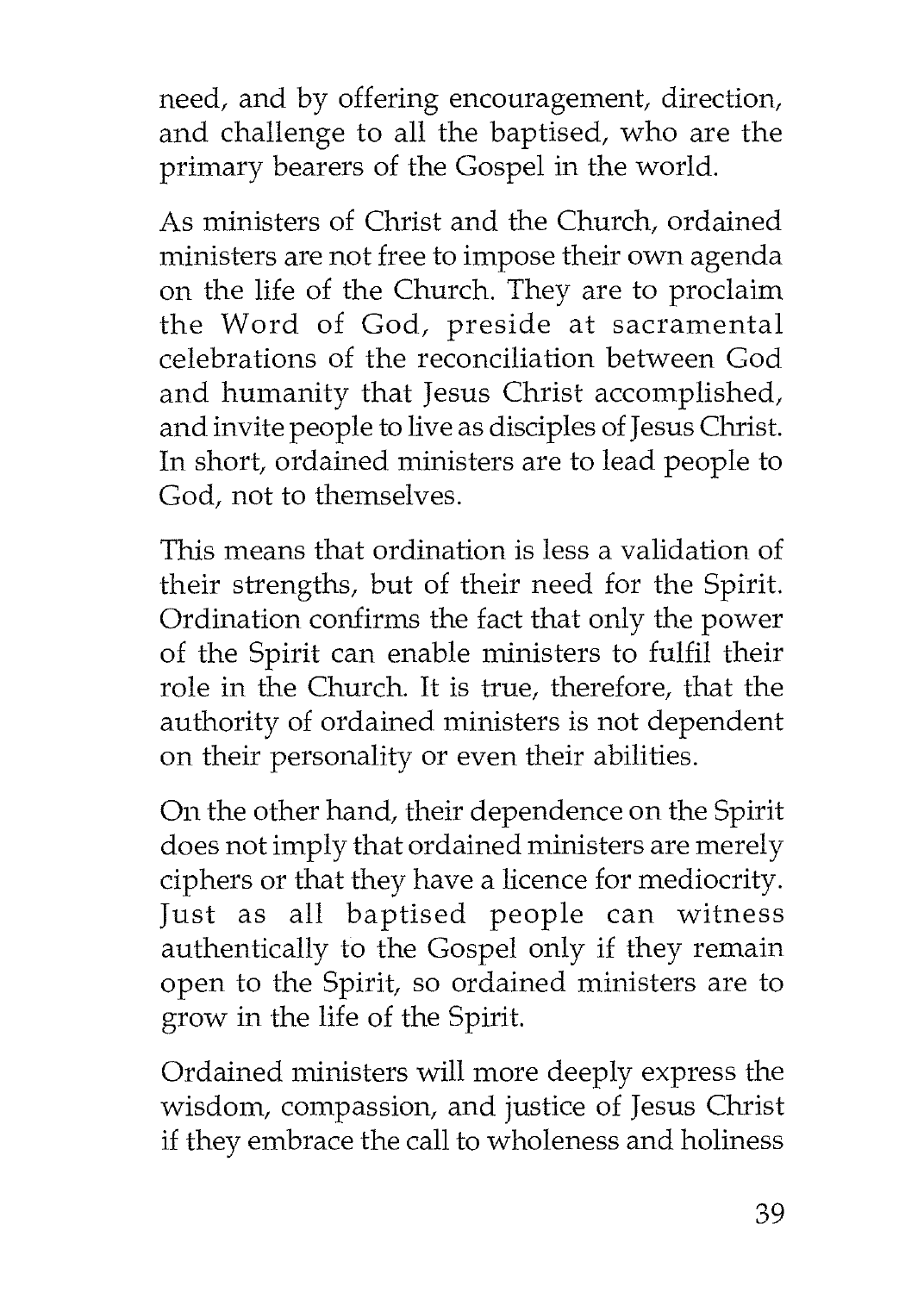that is inseparable from the Gospel they proclaim. The most authentic ordained ministers, therefore, will be those who listen to the Gospel of Jesus Christ.

Since ordained ministry is a gift of the Spirit, members of the Church cannot claim as their right or due the authority that comes with ordination. Both Anglicans and Roman Catholics recognise that it is the Church, in the person of the bishop, who ordains to ministry. That action takes place only after a significant period in which the Church seeks to discern the movement of the Spirit in those who offer themselves as candidates for ordained ministry.

The unique role of ordained ministers embodies the particular way they are to live the call to discipleship that is at the heart of Christian life. Ordained ministers, therefore, are never less than disciples of Jesus Christ; they are always part of a communion of disciples, all of whom draw life from the Spirit. This means that it is not possible to understand ordained ministry in isolation from the discipleship of all baptised believers, the bedrock of the Church's mission. Authentic ordained ministry, then, is best expressed within the communion of faith. The decisions and deeds of those ministers who act in isolation from other believers, or who aspire to be dictators with unrestricted power, misrepresent that ministry.

Indeed, the efficacy of ordained ministers will be most evident in communities where all members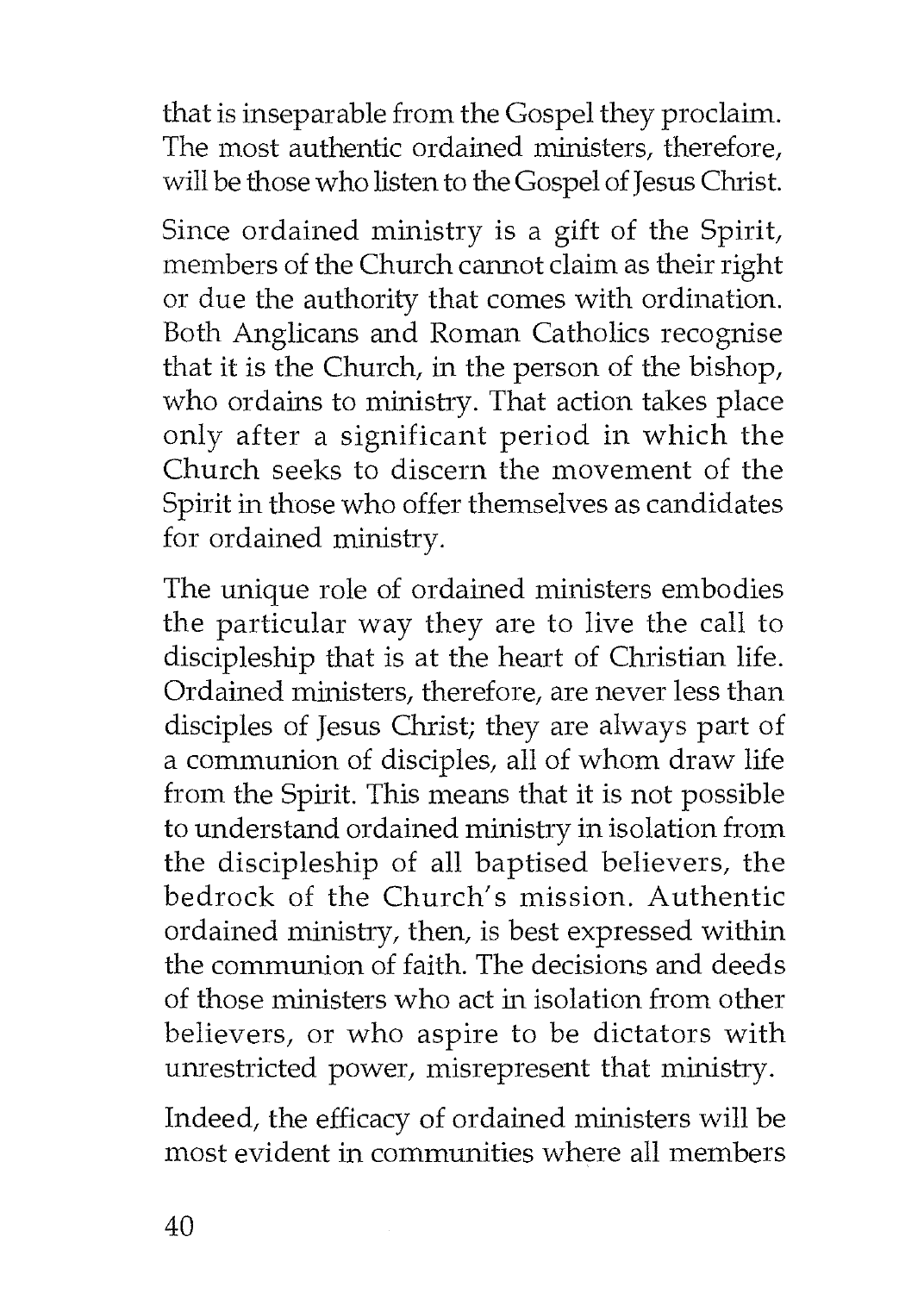are seeking to live their baptismal commitment. Thus, the ministry of deacons thrives when a spirit of loving service characterises the communities they serve. Similarly, the priestly ministries of proclamation and presiding flourish where the members of a community of faith are open to the Word and desire to respond to the Gospel in their everyday lives. In the same way, the essential episcopal ministry of nurturing the Church's unity in faith can be effective only when that unity is a priority for every Christian.

In our present moment of history, the authority of ordained ministers is more susceptible than the authority of other disciples to observation, description, and delimitation. In part, that fact is a reaction against the failure of ordained ministers to witness to Christ in their exercise of authority and in their treatment of other people.

Inevitably, such failures breed cynicism about the claims of ordained ministry in particular, but also about the claims of the Church at large. The recognition of the damage done by such failures, however, can stimulate a renewed spirit of conversion amongst ordained ministers, no less than amongst all members of the Church. That conversion can renew ordained ministry as a symbol, for the Church and the world, of God's gift of reconciliation in Jesus Christ.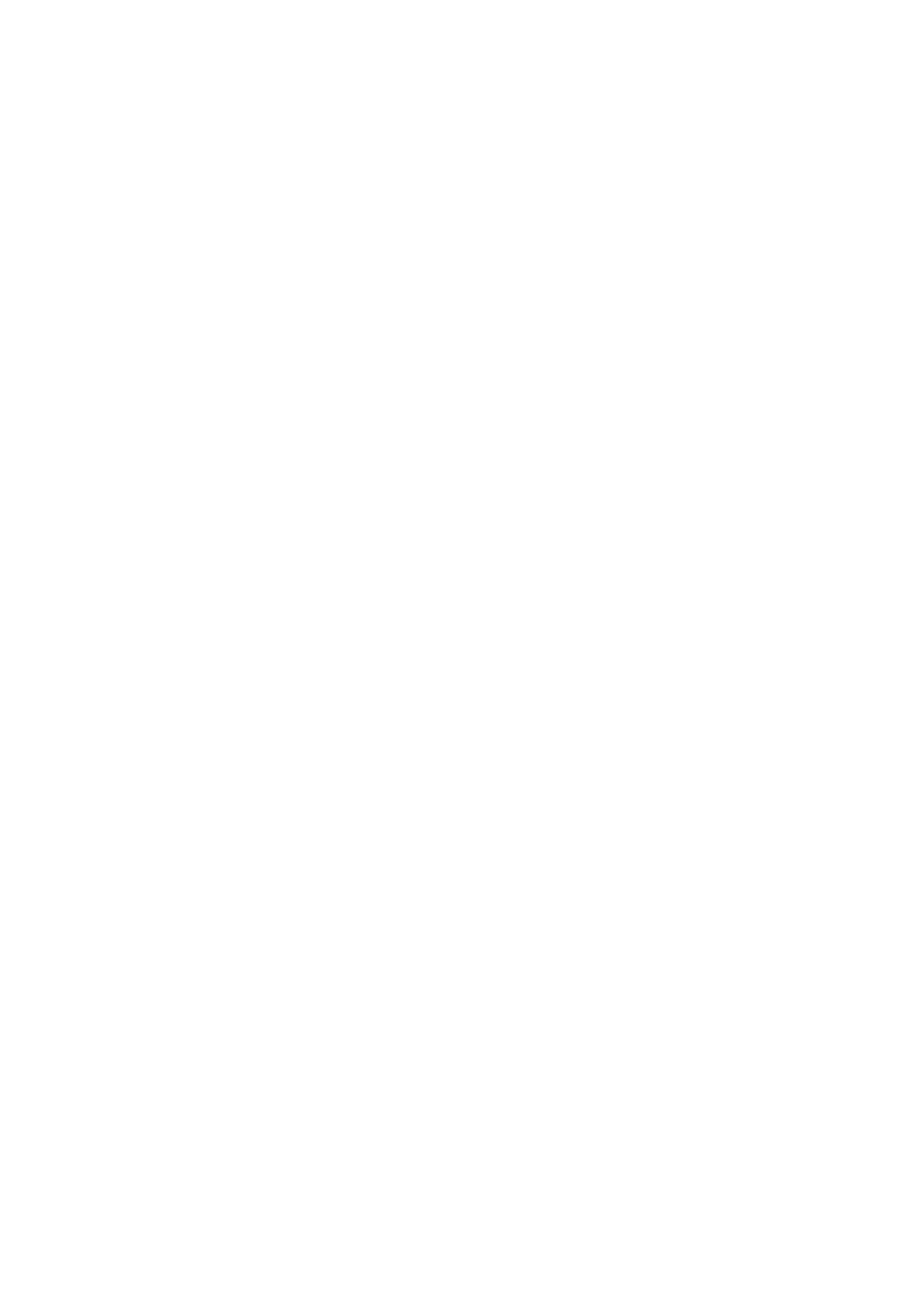### **Moving Forward Together: An Authority that Listens and Discerns**

Australians are often suspicious of those in authority. While this can be healthy, in so far as it involves an egalitarian ethos and a rejection of self-serving, pretentious and authoritarian attitudes, it can also end up in unhealthy cynicism.

We believe that Australia needs good leaders in all fields: in politics and industry, as well as in education, science, and the arts. The promotion of that leadership concerns us all. While maintaining a critical stance before all abuses of authority, we need to move beyond our cynicism and the 'tall poppy' syndrome in order to be willing to foster, support and applaud those who offer creative leadership.

In the life of the Church too we need to recover a positive notion of leadership and authority. The positive view of authority that this document endorses is that of an authority that listens, that is open to the Spirit. Of course, such a positive notion of authority will need to include a critical awareness of the ever-present danger of the abuse of authority. It will need to be alert to the ways in which power is misused in the life of the Church.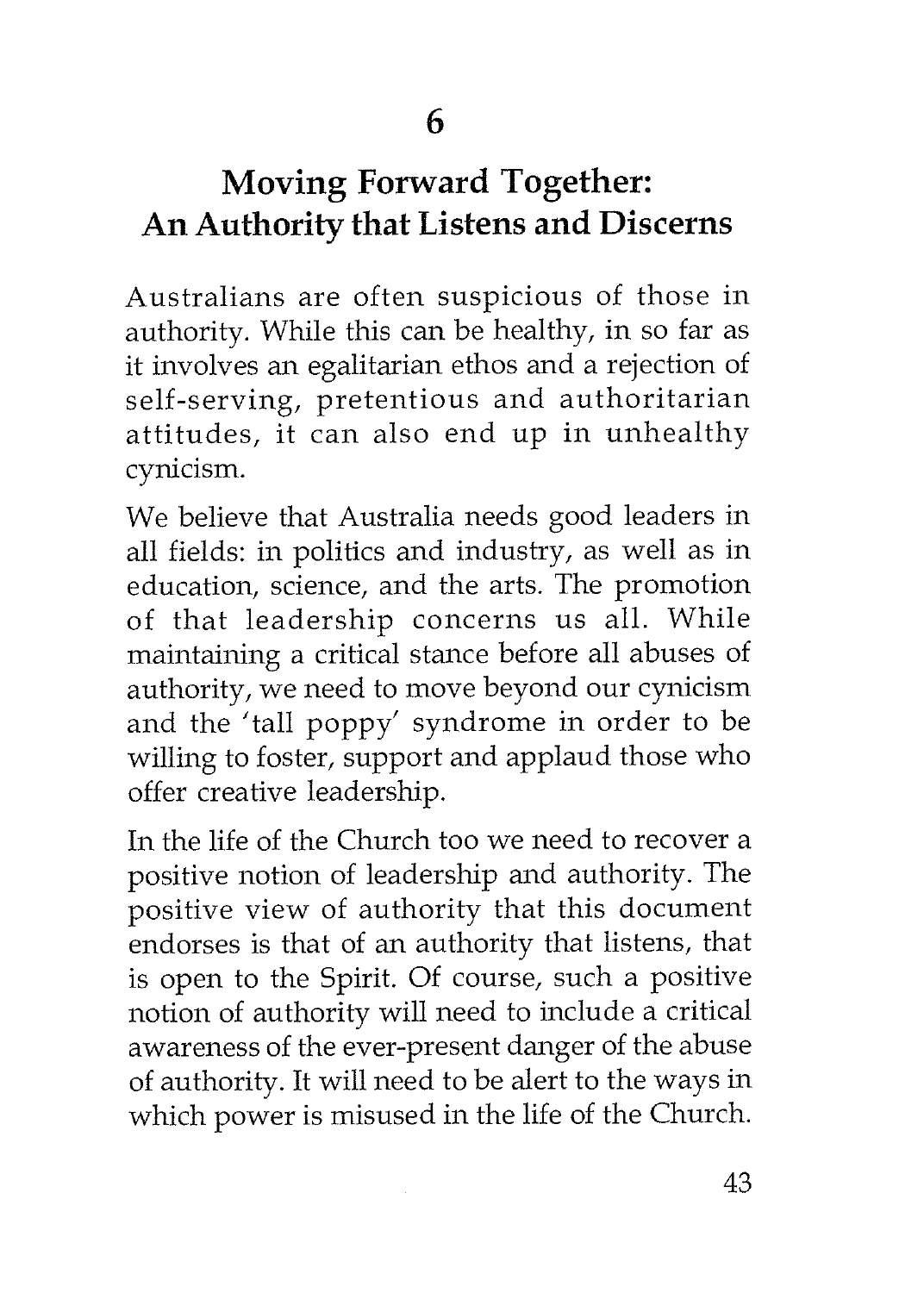It will involve being prepared to challenge the misuse of authority. On the other hand, it will also see authority as a precious gift of God to the Church. It will value this gift of God because it enables us to hold fast to the Gospel of Jesus Christ and to live with each other in genuine ecclesial communion.

To follow Jesus means giving authority to him and to his Gospel in our lives. It also means giving authority to the Church as the Body of Christ. We are convinced that, in Australia at this time, there is need to rediscover a positive and lifegiving notion of authority in the Church - both in the authority practised by the entire baptised People of God and in the authority practised by the ordained. We believe too that we are called to make our contribution to the work of ecumenism in Australia as we search for common ground between our two Churches on authority.

One of the three central ideas of this common statement concerns *the authority that comes from baptism.* As part of the communion of the Church, each Christian is called by Baptism to witness to Christ in the world and to participate in the life of the Church. This call and authorisation comes from Christ himself. Each Christian is called to be part of the living tradition of Christian faith. Through their incorporation into Christ, everyone who seeks to live as faithful members of the Church shares in the living sense of the Christian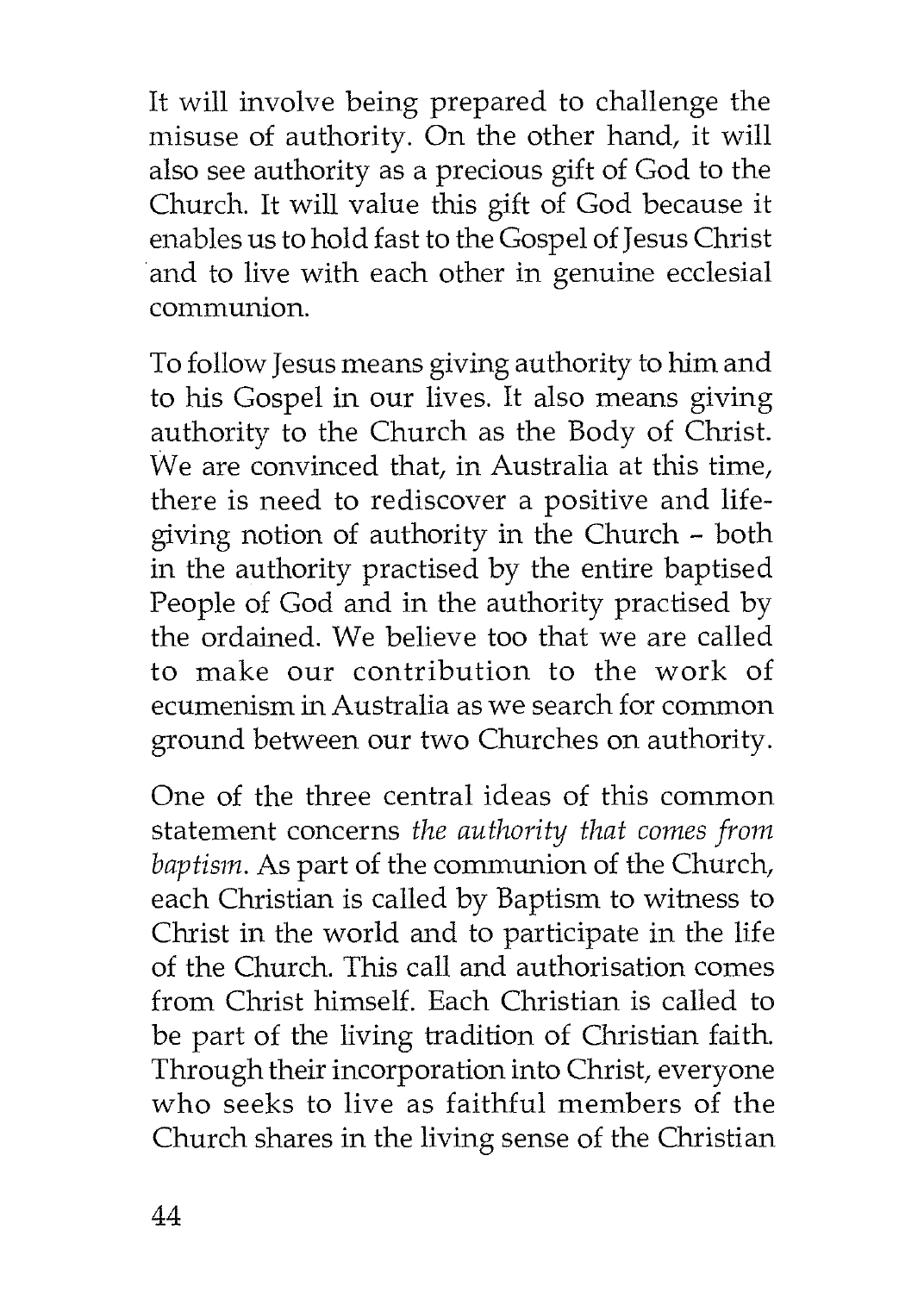faith, the *sensus fidei,* in communion with the whole Church.

Each baptised person receives gifts from the Holy Spirit for the good of the whole Church. These gifts or charisms of the Spirit include talents that enable Christians to witness to Christ and to promote justice, peace, and compassion in the wider Australian society. They include also specific gifts given to contribute to the life of the Church, charisms that can blossom into a variety of ministries. Authority in the Church involves calling forth these gifts, fostering them, and celebrating them. The mission of the Church, then, depends on the participation of the whole community.

Accordingly, synodal structures are important because they have the capacity to enable the whole Church to listen to the Holy Spirit at work in individual Christians as well as in the gathered communion. We are conscious that the synodal structures of the Anglican Church may need reform and those of the Roman Catholic Church may need development in order that our Churches might be better able to listen to the Spirit.

A second major theme of our agreed statement concerns *the authority of the ordained.* Both of our Churches are episcopal. Both give a unique authority to the ordained to safeguard the Gospel and to embody and promote the communion of the Church. Both believe that while the charisms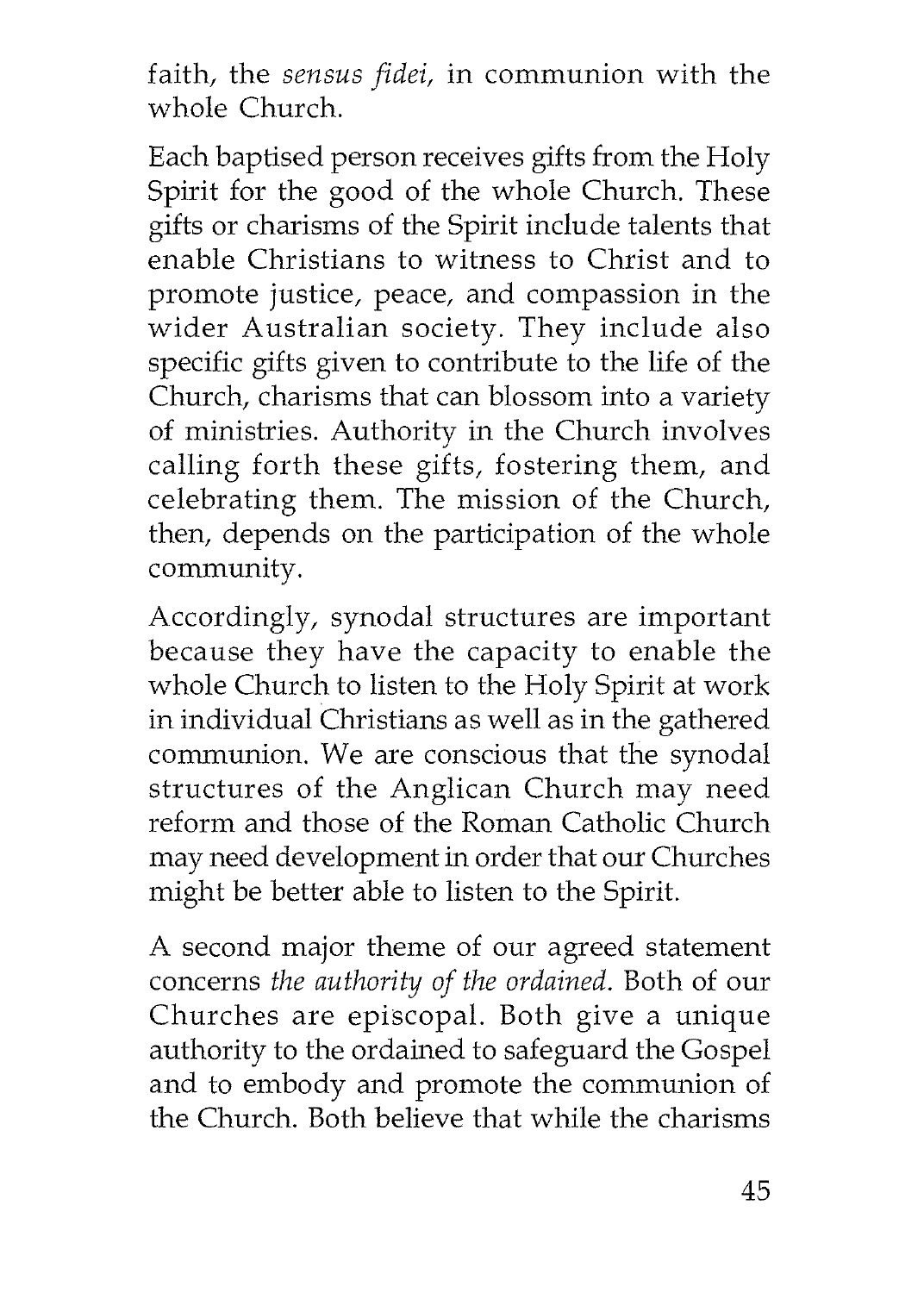of the Spirit are given to the whole Church as the Spirit sees fit, those called to ordained ministry have an important role in discerning the Spirit and in ordering the use of charisms for the good of the whole communion.

Promoting a positive view of the authority of the ordained in the Roman Catholic Church is made more complex by the perception of its excessive centralism and top-down authority. Promoting a positive view of the authority of the ordained in the Anglican Communion is made more complex by the perception of divisions between bishops over important issues. In addition, the authority of the ordained in both our Churches suffers because of the scandal of sexual abuse and the response to it by those in authority in the Churches.

We believe that reform of our churches in response to the damage done by these issues might involve three positive steps: first, a strong and public commitment to a Gospel view of authority that rejects all 'lording it over' others and takes the position of a servant; second, a commitment to patient and long-term renewal of the Church, which involves building attitudes and structures of participation, particularly in the Roman Catholic Church; third, a long-term commitment to building up attitudes and structures of unity, particularly in the Anglican Communion.

A third theme of our work together concerns *the relationship between our two Churches on the issue*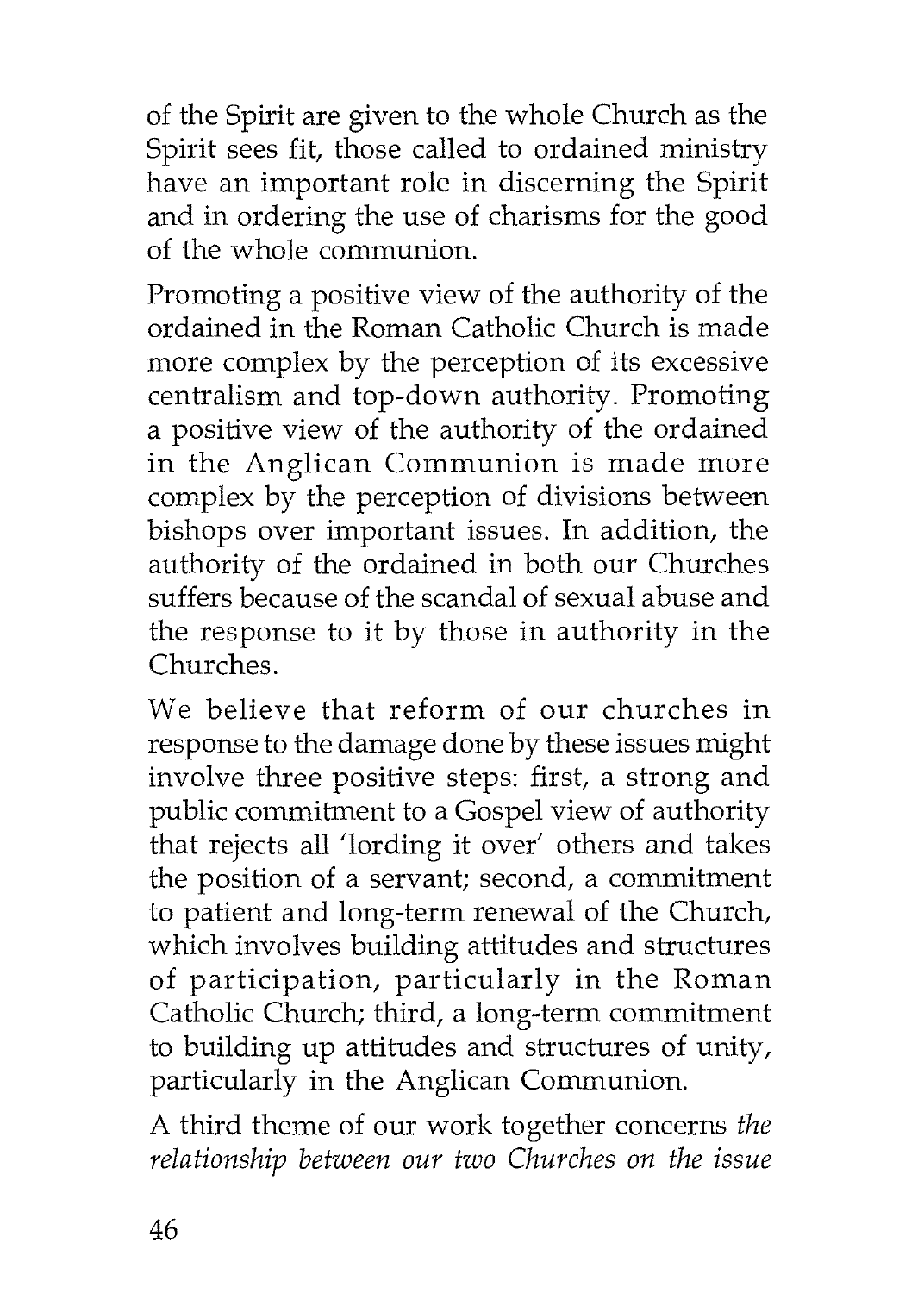*of authority.* Perhaps the most important thing that can be done to bring our Churches closer together on the issue of authority is to work at various levels on the two issues mentioned above structures of participation and structures of communion. *The Gift of Authority* notes that the Lambeth Conference of 1998 resolved to strengthen instruments of communion amongst Anglicans. It notes too that the Roman Catholic Church, especially since the Second Vatican Council, has been gradually developing more synodal structures. Synodality, in this sense, refers not only to councils and synods at various levels of the life of the Church, but also to all the pastoral practices that build up communion and collegiality.

*The Gift of Authority* advocates fuller implementation of both these developments. It challenges both Churches to reconsider the issue of universal primacy in the light of Pope John Paul II's invitation to dialogue about this office. *The Gift of Authority* also calls Anglicans and Roman Catholics to build up our existing communion and make it more visible. We believe that these issues need much further discussion in the Australian context. Since that discussion will involve controversial areas, it needs to proceed in a spirit of ecumenical commitment and Christian charity. We believe that our Churches in Australia can contribute to thinking and acting on these issues as we move forward together.